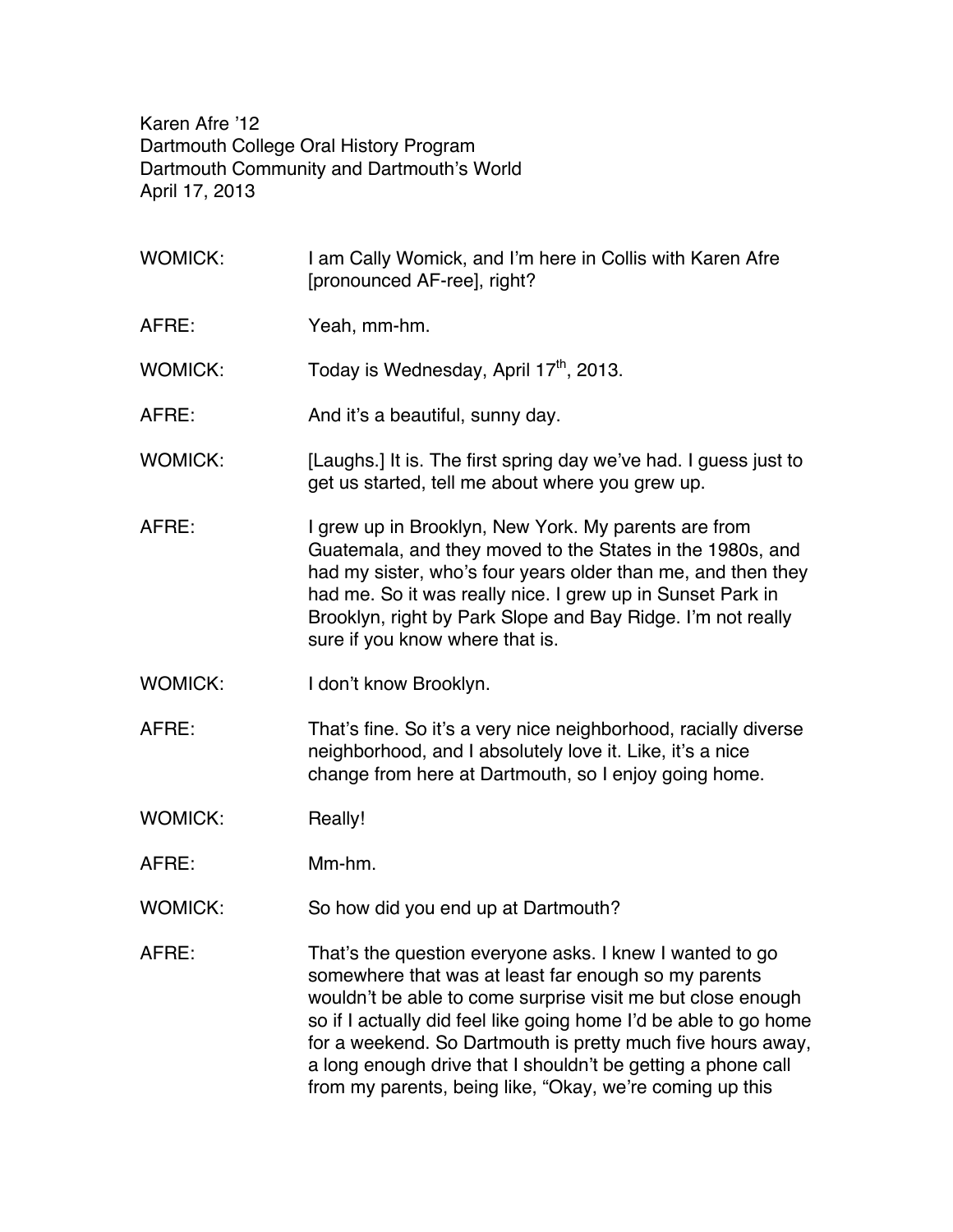weekend" but close enough, like, "Mom and Dad, I'm coming home for the weekend." So it's nice. That, and Dartmouth had the best financial aid package.

WOMICK: I hear that.

AFRE: Yeah, and so that worked out perfectly. So it came down to this school in Philadelphia, St. Joe's University, and Dartmouth, and in the end, Dartmouth won out.

WOMICK: How did you hear about Dartmouth in the first place?

AFRE: My family didn't know what an Ivy League school was, actually. So in my high school—I went to this very small, allgirl Catholic high school in Brooklyn called Fontbonne Hall Academy, so it really sounds like a prep school, but it's not. So one of the teachers in the science department—her son had gone to Dartmouth. He was an '05, Steven Koutsavlis and she connected me with him. And she was, like, "Karen,"— "Based on what you've done here at school, and based on your grades, you should really consider going into an Ivy League."

> And so I started doing my research and then seeing what Ivies were on the Common Application. At the time, I think only Dartmouth and Harvard were on the Common App. So I was, like, *You know what? I'll just circle in one more thing, and if it happens, it happens.* And I actually went to a Brown info session, too. But then they weren't on the Common App, so I was, like, *No, too much.*

I was in denial. I loved high school. I didn't really want to come to college, so the whole college application process was kind of just, like, nerve-wracking.

So in the end, that's just how it worked out. I talked to him about it. He gave me a lot of information, and then my senior year of high school, we came up to visit, the month of March. It was during a blizzard.

WOMICK: [Laughs.]

AFRE: I don't even remember my tour guide's name, but I do know she was from Alabama and she lived in the Chinese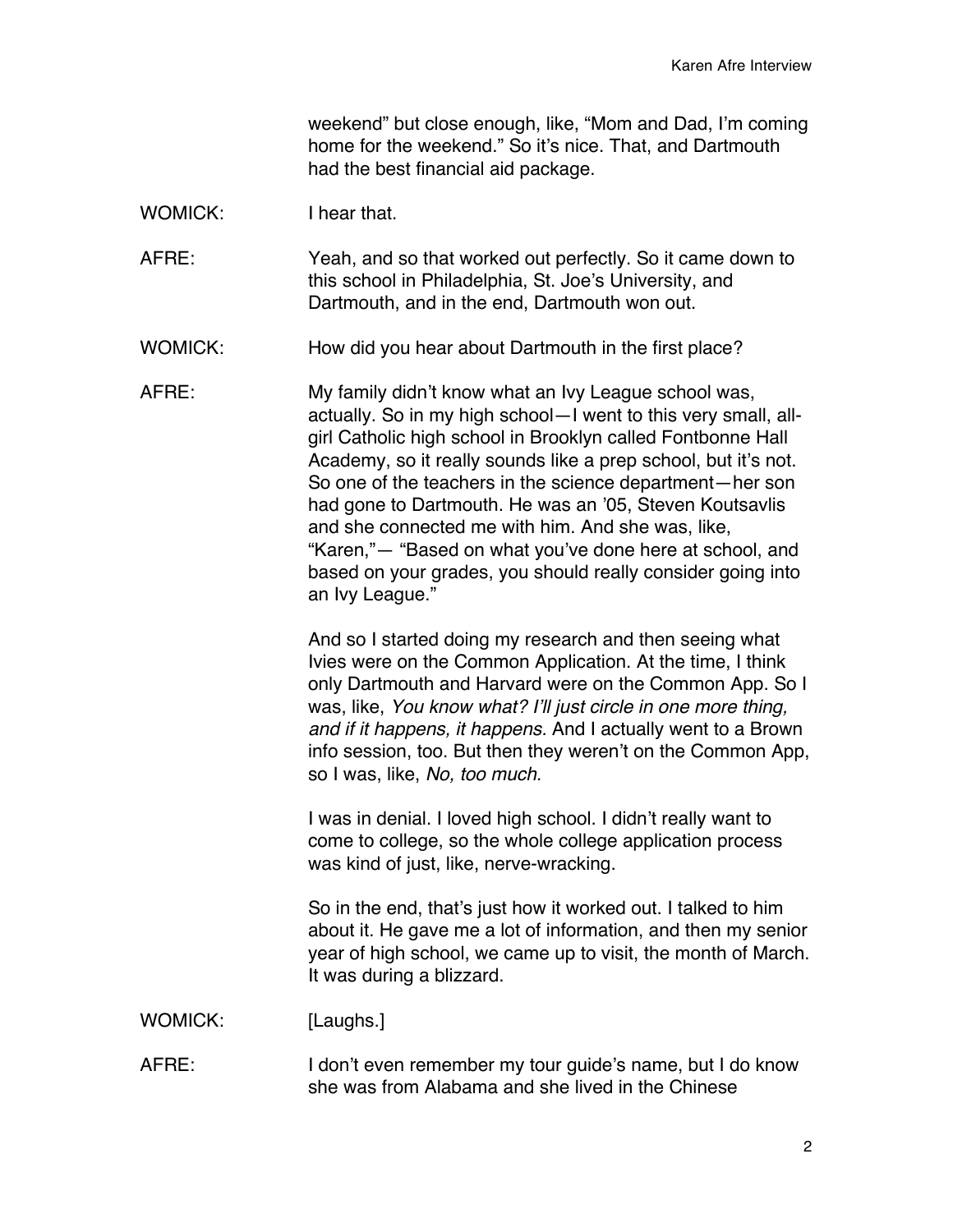Language House, and she was an AMES major and absolutely loved it. So I just remember seeing her in the blizzard with tights, boots, and a little skirt and her hat. And I don't know. After the tour we just went to Lou's and had brunch, and it just—it felt really homey. I loved the rural setting because of coming from a very urban area. So I figured it would be a nice break and a nice location, where I probably would never come in the future [chuckles], so why not do it for undergrad?

- WOMICK: Yeah. So what was it like moving up here for freshman year?
- AFRE: So different. I mean, the first thing—like, I truly realized was how different Hanover is from Brooklyn. It was a clear night, and I was just crossing the Green at nighttime, and I just looked up and I saw all the stars. I mean, obviously, one: nature. You don't really get much of that in Brooklyn. Maybe Manhattan you have Central Park, but that's only limited to a block span. And two: the people. I mean, not to knock New Yorkers, but I think everyone's always in a rushed state of mind, and people don't take time out to, kind of like smell the roses. That cliché saying. And I feel like here in New Hampshire, people do. People are generally really friendly and want to get to know you, and they're not rushing around with their everyday business. Yeah. When, like, New York is people just walking around all the time and doing their own thing.
- WOMICK: So did you go on a first-year trip?
- AFRE: I didn't. Actually, I haven't even been to the lodge yet. I don't have that trips experience at all, but I think I did all right in the friends department. [Chuckles.] But I was supposed to go on—I don't remember what section it was, but moderate hiking, and then my aunt was having surgery at that time, and so my mom was a little bit of a mess, and so I decided to stay home. Yeah. So I came up on—yeah, right on movein day for freshmen, and that's it.
- WOMICK: What was move-in like?
- AFRE: Well, I remember first the craziness of the UGAs 'cause, I mean—in Brooklyn people have a great fashion sense or, like, their own style. But here seeing students dressed up in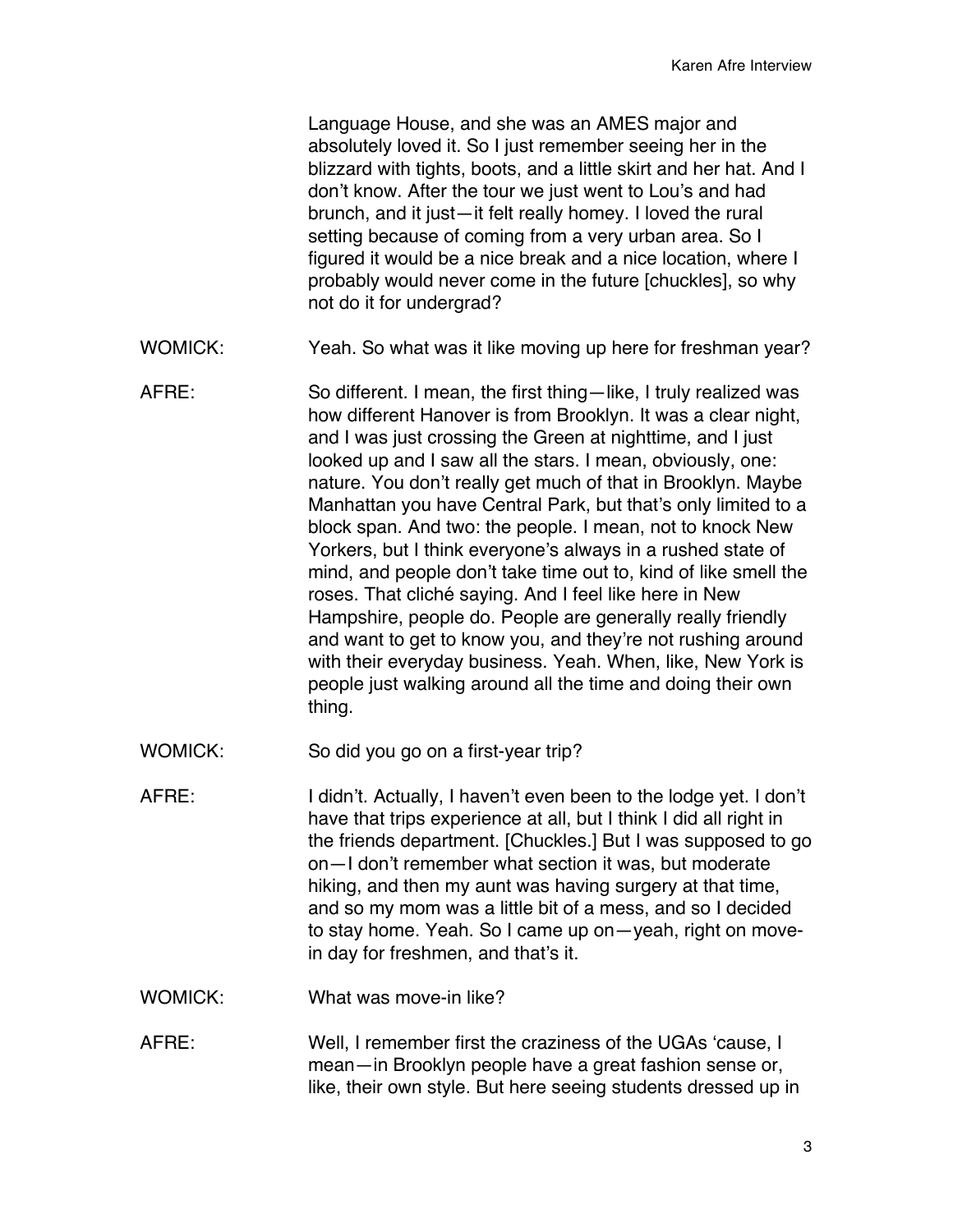flair for the first time and I remember my UGA came up to me, introduced herself, introduced herself to my parents, and she was wearing these neon leggings, little neon pink shorts, and wearing wings, and just all decked out in flair with the rest of the UGA staff. So it was just kind of like in your face. Like, "Welcome to Dartmouth," and "I'll help you take up your stuff." I lived on third floor Russell Sage.

- WOMICK: Wow.
- AFRE: It was an experience. But then again, I did that too, because I UGA'd for two years.
- WOMICK: Mm-hm.
- AFRE: So I became the person in the flair, welcoming in all the freshmen.
- WOMICK: Mm-hm. So what was freshman fall like?

AFRE: Oh, freshman fall was a mess. I don't think I was prepared to come here academically, so freshman fall was just rough, like, struggling. I took Bio 2, Psych 1, and Math 3. And so even though I had taken calculus in my senior year of high school, I was not prepared to take calculus at a college level. And then Bio 2 was kind of just the course that pre-med students take as a review, and so I wasn't used to a very lecture-based course. And then Psych 1 was intro, so it was just a lot of information. So, yeah—I pulled all Cs my freshman fall. But, I mean, I think it really kicked my butt, and, that's when I, like, truly realized, *I need to put a little bit more effort in academics than, like, other kids here.*

> Socially it was great. I joined the rugby team, and I played rugby for my freshman fall and spring. And it was cool 'cause I got to meet those upper-class women, like, very early because—I mean, it is kind of hard to meet upper-class women on this campus, especially your freshman year, 'cause your only social space is basically the Greek scene.

So I met them, and I don't know, I felt like eventually I found my way. That, and also through, like, injuries 'cause my freshman fall I really sprained my ankle and I realized that my life was just becoming rugby, which isn't a bad thing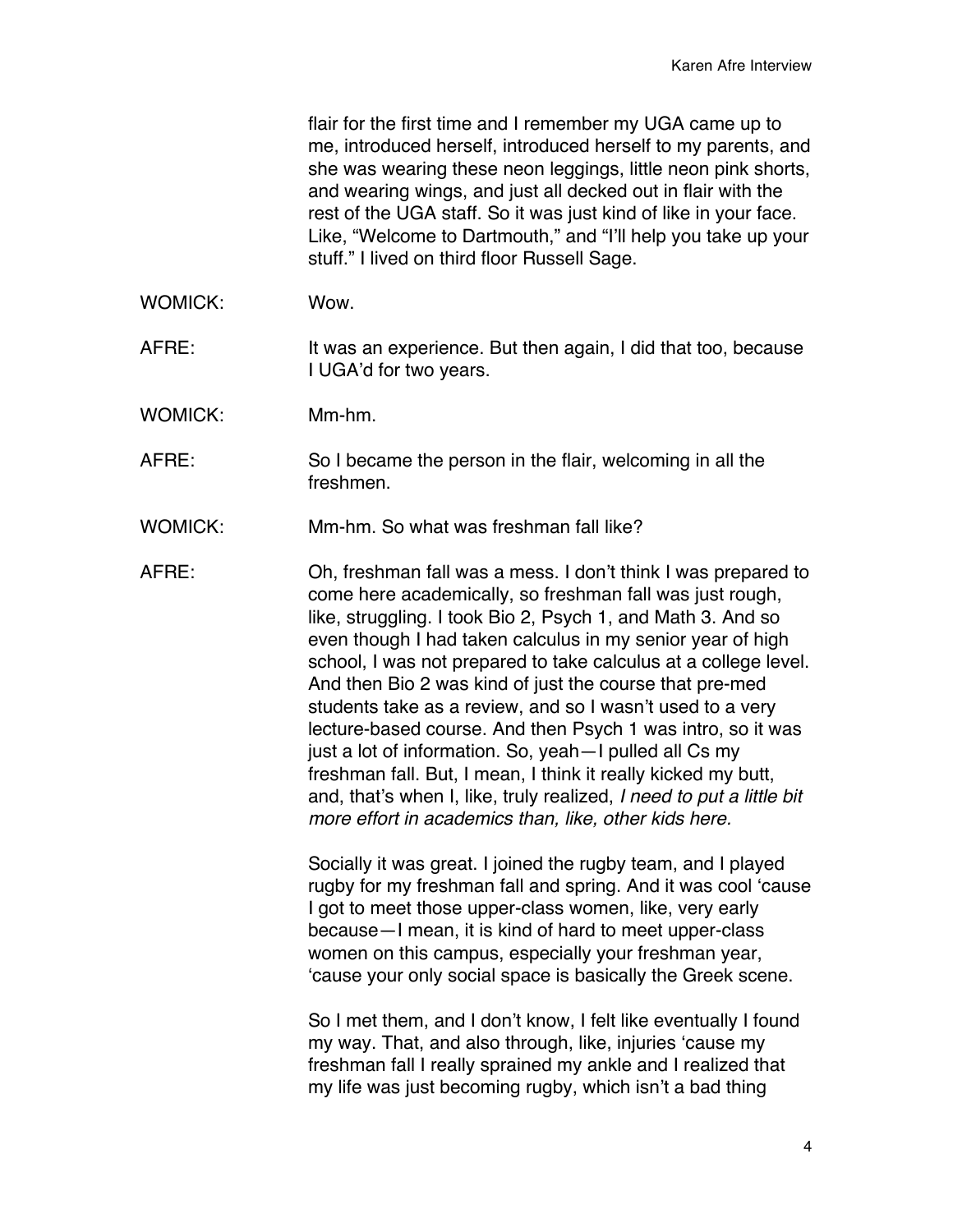because rugby's a great sport, but I decided to take a break my winter term because rugby isn't that crazy in the winter; it's just conditioning. And so I joined Class Council and Student Assembly and all these different clubs and kind of just realized that, I don't know, like, maybe rugby wasn't the only thing for me. So I really appreciated that winter term. And then in the spring I went back to rugby, tore my ACL two weeks in— WOMICK: Oh! AFRE: Yeah. Ended up being on crutches my entire freshman spring. WOMICK: Oh! AFRE: They moved me from Russell Sage third floor to South Mass first floor 'cause I couldn't get up and down the stairs, and so my freshman spring I was in an upper-class dorm which was very different. I had never been—obviously, I had never been in an upper-class community before. And it's not the same structure. Like, your freshman year it's—I love ResEd. And so I love the FYRE [First-Year Residential Experience] program. And so it was completely different, but because of that, I explored different things. I think that kind of like directed what path I went on my sophomore and then eventually junior year.

WOMICK: Mm-hm. Did you get to know any of the upper-classmen on your—

AFRE: My UGA.

WOMICK: Yeah?

AFRE: Yeah. She welcomed me, 'cause I think it was a dean's room, so it's kind of just on reserve for any student that needed to move from their original housing. And so she was aware that I was a freshman and I was going to be there 'cause of my knee. And then the community director, at the time, Monique Roy, who—her office was right across the hall from my room. She would check in on me all the time.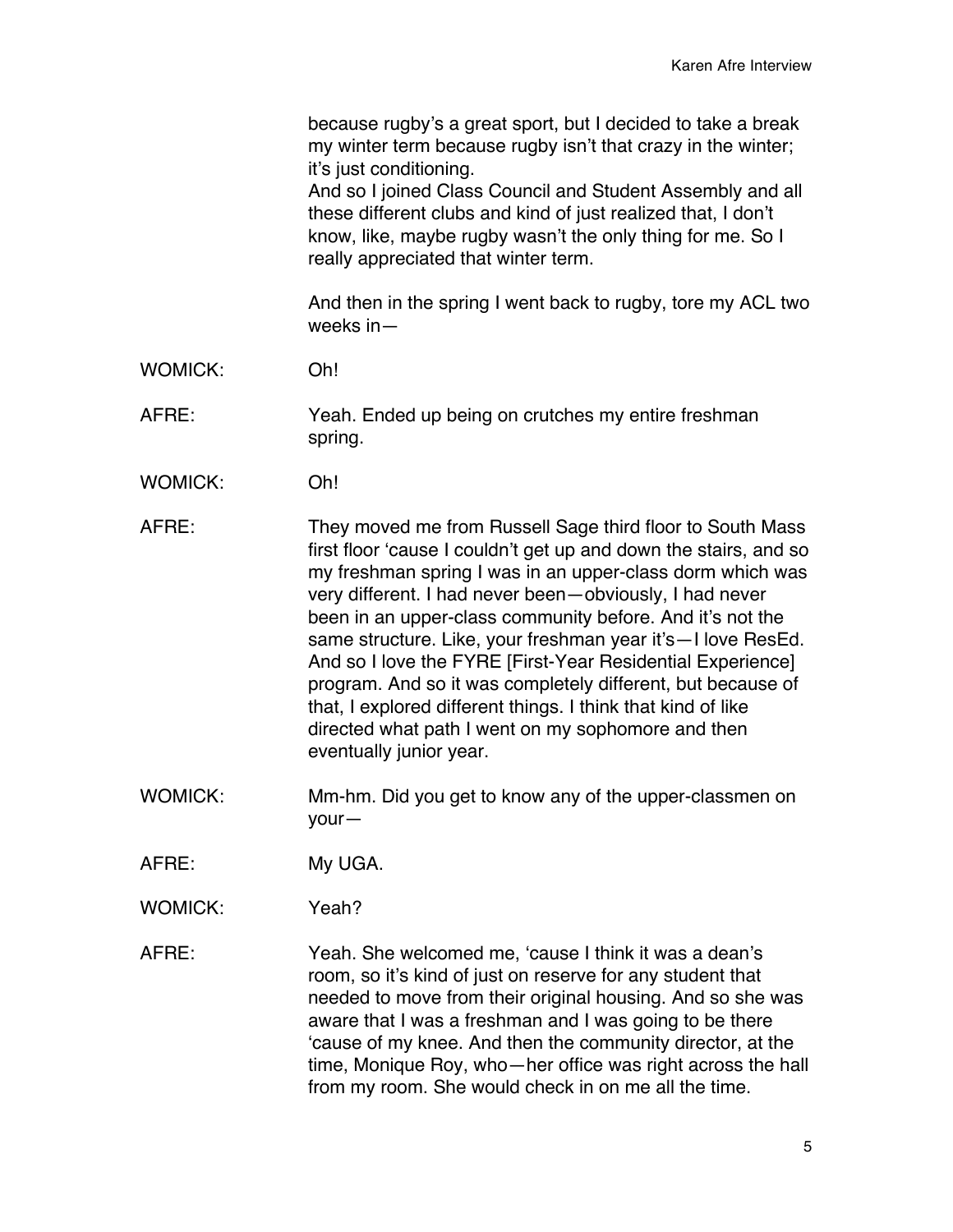But I remember that first day, like, leaving my door open and hoping that someone would pass by, kind of like on your freshman floor, where if you leave your door open, people will just come in?

- WOMICK: Yeah.
- AFRE: Upper-classmen are just, I guess, more busy. They just passed by and said hello. But I didn't really meet anyone in that dorm. But it was only for a term. And since then, I actually haven't lived in upper-class housing.
- WOMICK: Where have you lived since then?
- AFRE: So freshman year was Russell Sage. Then sophomore and junior year was McLaughlin as a freshman UGA, so I lived on freshman floors. And then technically in my senior year I lived in C&G. And then this past year, this past fall term I lived in Tabard, and now I'm living off campus. So I've never—I mean, I guess, like, Tabard and C&G count as upper-classmen housing, but they aren't really, like, dorm environments.
- WOMICK: Yeah, a different sort of environment.
- AFRE: Mm-hm.
- WOMICK: So tell me, did you do anything over your freshman summer?
- AFRE: Physical therapy.
- WOMICK: [Laughs.]
- AFRE: Yeah. So I had surgery in June, and then it's basically a sixmonth recovery, so you just do physical therapy on a daily basis, and so that's what I did over the summer. I mean, I had my surgery here at DHMC so my family moved up here for three weeks.

WOMICK: Wow.

AFRE: Because at home in Brooklyn I live on the fourth floor, no elevator. And so I just knew it was going to be a hassle, like,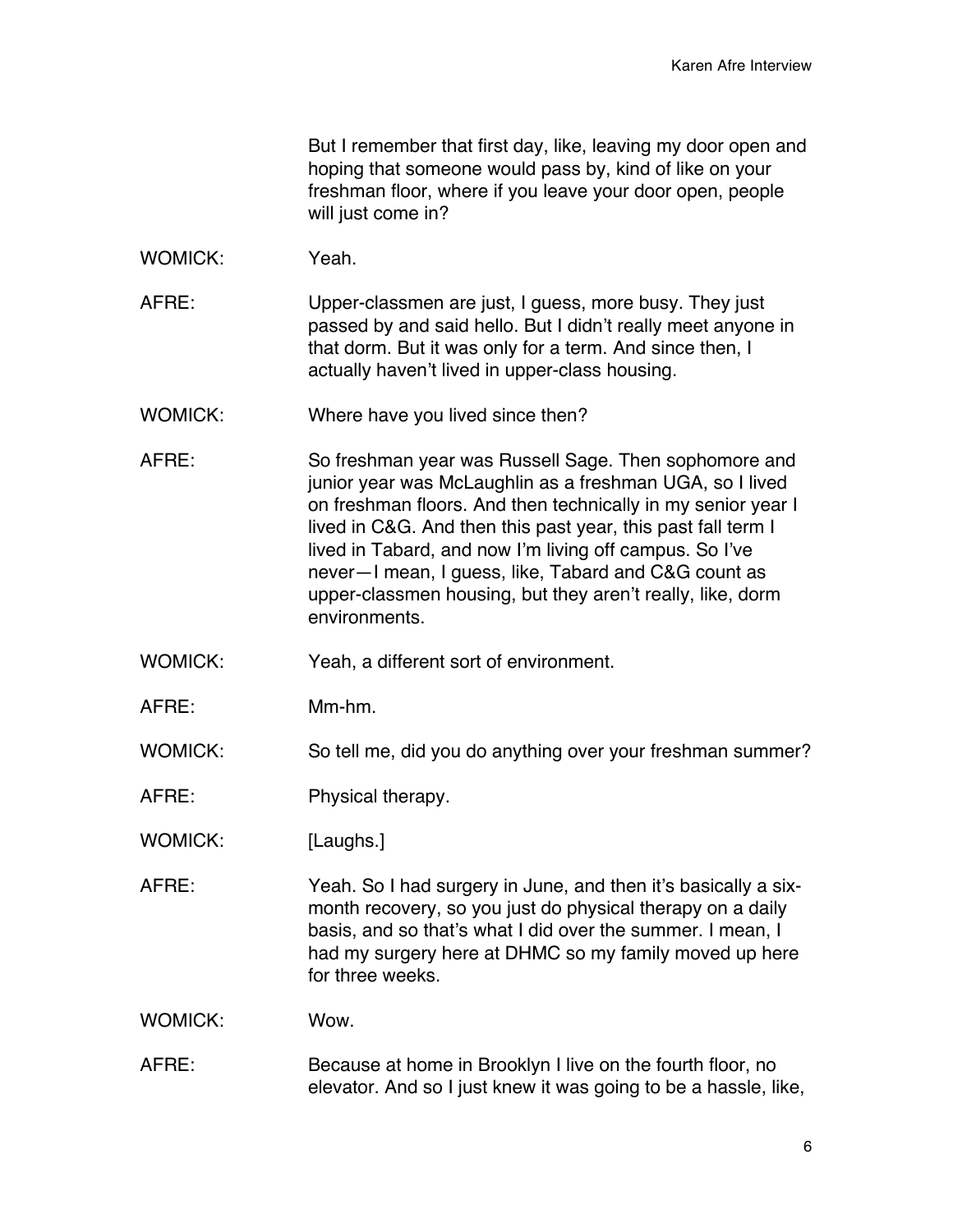getting the surgery done in New York and going up and down the stairs. I didn't want to deal with that. And my mom also said that my grandma couldn't bear [chuckles] to see me in crutches, because I had the crutches on and a very long brace. So I had the surgery here and then afterwards stayed up on campus for three weeks, doing physical therapy. And, like, ORL was great about it. They let me stay in the dorms. And, like, my parents were even put up at Dick's House 'cause they have a room there, that alums actually donate money to, so for families who have kids who had surgery or are recovering, families can stay there.

- WOMICK: Wow!
- AFRE: Which is really nice. Not many people know about it.
- WOMICK: Yeah, I didn't know about that.
- AFRE: Yeah. So that was great, and so my parents didn't have to worry about that financial aspect. And then they switched me from my long brace into my short brace, and then that's when I decided I could go home because I was off crutches. So, yeah, the summer was me getting awful tan lines on the beach because of my brace.
- WOMICK: [Laughs.]
- AFRE: Yeah.

WOMICK: And so what about coming back for sophomore year?

- AFRE: I feel like I grow every term, but I think the largest growth I've seen of myself here, when I think back on my years here, it's definitely freshman into sophomore year because, like, freshman spring I was trying to figure out what I wanted to do, and then sophomore year I took on more leadership roles. I was president of Link Up; helped found Real Beauty Initiative; rushed a sorority—just all of that my sophomore year. And it was definitely a new experience for me.
- WOMICK: So tell me about rushing. When you came to Dartmouth, was joining the Greek community something you thought you'd do?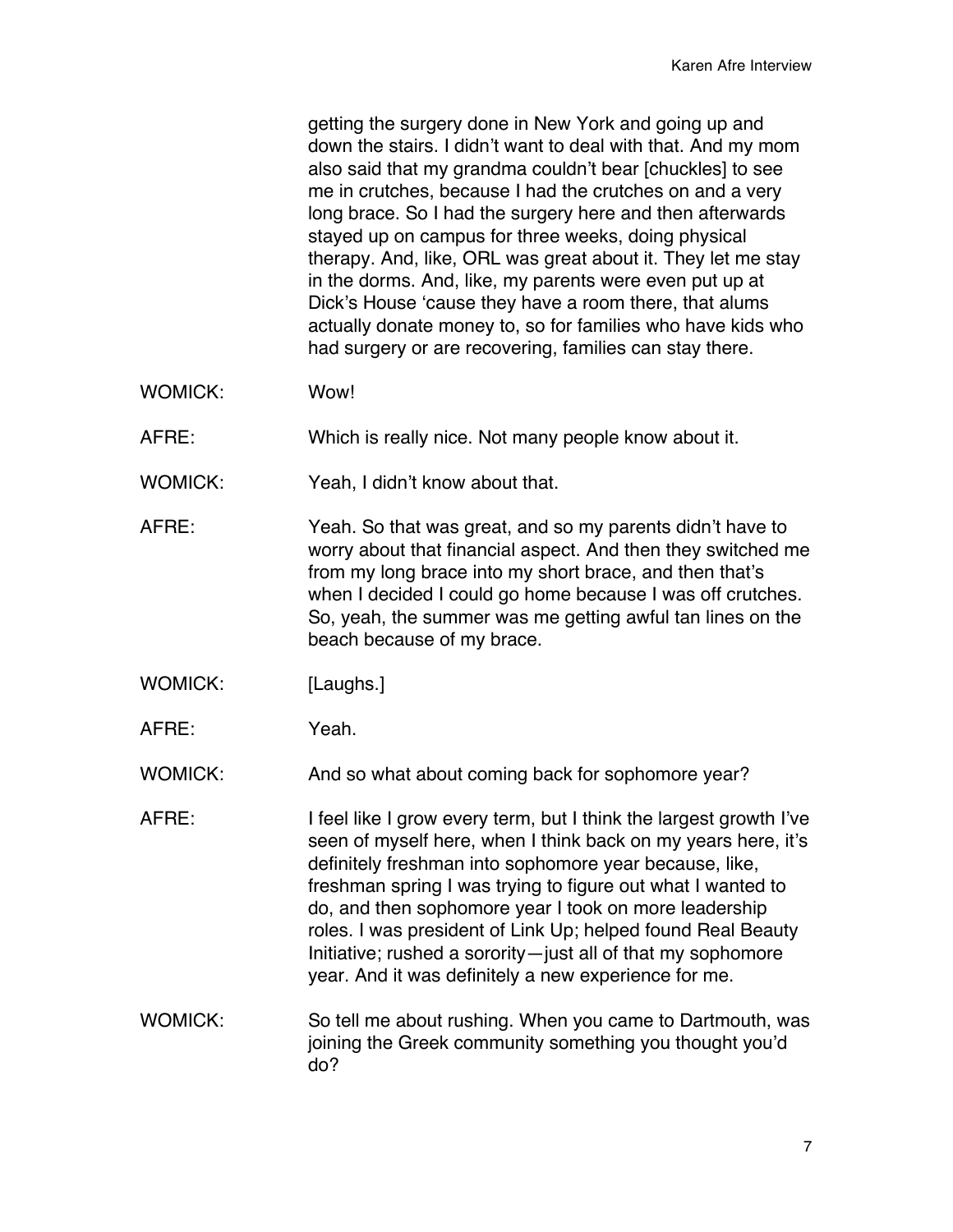- AFRE: Um, no! I'd always thought of sorority girls as, like, the stereotypical sorority girl you see on TV, or just like sororities in the South (not to knock the South), but just very—I don't know, very large mansion houses and when I hear about sororities in the South, a lot of them have cooks and itineraries, like, a cruise itinerary.
- WOMICK: That's the way it is.
- AFRE: Yeah.

WOMICK: I'm from North Carolina.

AFRE: Okay. So yeah. So here, I just—I didn't really think I would join a sorority, but then again I'd come from an all-girls school, so I was used to girls night out, like, every day of the week. And so after—my mom made me swear that I wouldn't go back to playing rugby, and so I didn't have rugby as a way of interacting with upper-class women and just, like, hanging out with my team. So I feel like I was looking for another outlet. And I did get that partly through Link Up 'cause it's a women's organization, a mentoring organization. But I felt like I needed something else.

> And so when I rushed—so Kappa Delta is the sorority I'm in. They were a brand-new sorority. So I kind of saw it as a way of me being able to mold KD into what I wanted it to be?

WOMICK: Mm-hm.

AFRE: And so I think that's the only reason why I actually rushed and then committed to a house.

- WOMICK: So going on to the rest of sophomore year.
- AFRE: Mm-hm. Sophomore year was rough. Sophomore fall—like, it's when I rushed, and then sophomore winter I was just overwhelmed with everything. I was head of three different organizations. Rush had taken a toll on me 'cause in my sorority I was also head of recruitment. I just was not doing well academically at all. I had personal stuff going on, and so everything just, like, combined. And that was the term actually I took my first med leave.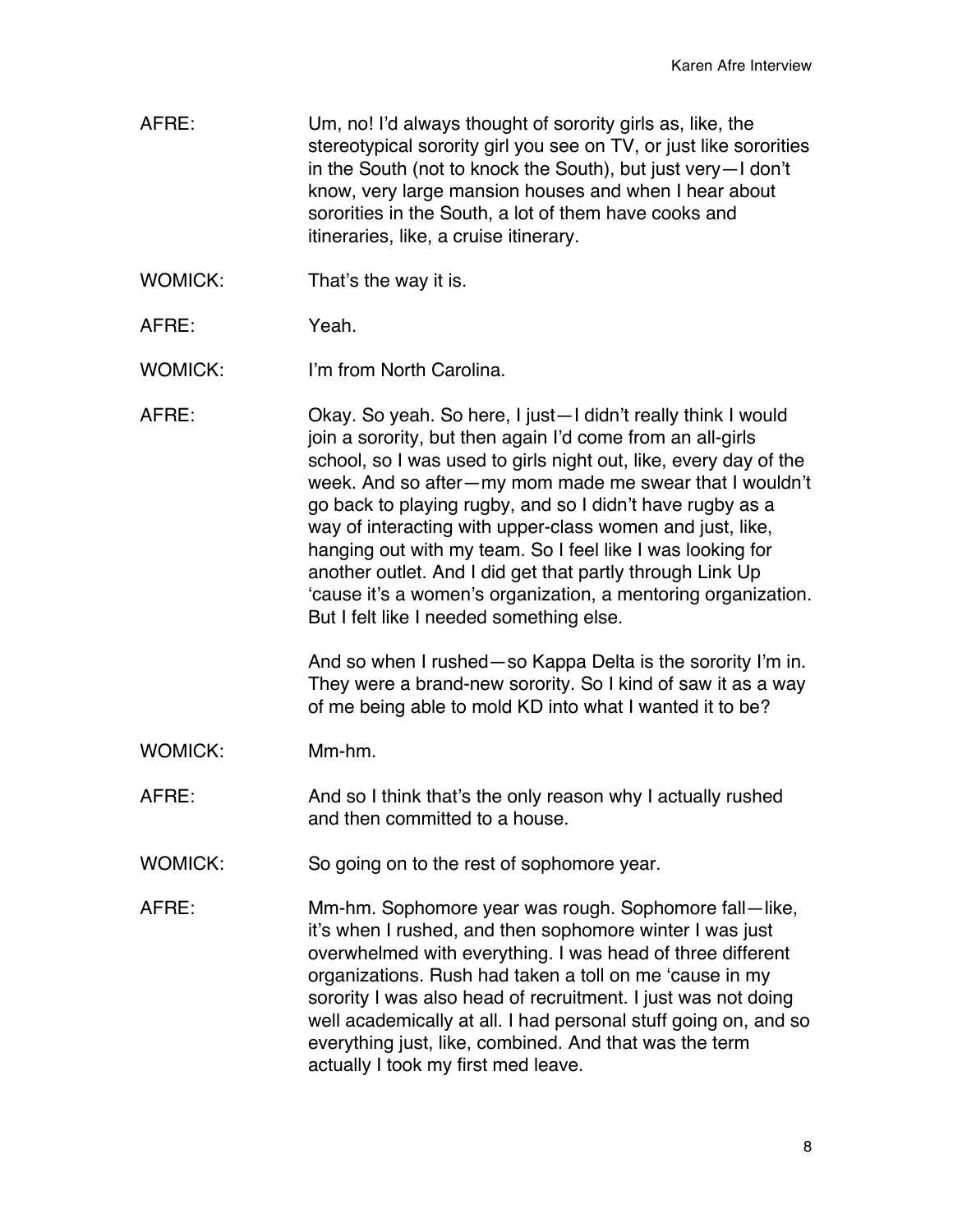But, I mean, it was a good decision. I had—kind of, like, a mini-breakdown. And then I decided I needed time to focus on me and just take time away from Dartmouth. And so I met with my dean and then at Dick's House with a counselor, and they highly recommended me to take time off. So, I don't know, I was thankful for that 'cause if they'd hadn't kind of, like, nudged me in that direction, I would have not taken a break, and so I probably would have stayed here my sophomore spring and just kept on struggling through the term instead of just taking a break, taking a step back and then eventually, like, thriving.

So I took a break and then spent sophomore spring at home. I volunteered for this really wonderful organization in Manhattan called Women in Need. It's a nonprofit that works with homeless women and their families, and so I worked in their substance and alcohol abuse counseling clinic. And so that was a great experience. But again, like, I threw myself into it, like, full time, and so what became kind of just, like, my time off from Dartmouth and me kind of taking a break became me volunteering full time and just—I don't know, really taking part in this organization. And it wasn't exactly the break that I was supposed to take.

But then my sophomore summer, I was forced to take a break 'cause that's the term my mom and I were in a pretty bad car accident, and so I had to do physical therapy—like, physical therapy two summers in a row. [Chuckles.] And so I did physical therapy that summer, too and it actually forced me to take a break. Like, forced me to take care of myself. It's obviously not the reality check that we all want, but I was thankful that it made me take a break, which was good.

- WOMICK: And so you returned to Dartmouth the following fall?
- AFRE: So I came back technically my junior fall. I guess it gets confusing with me saying "technically."

WOMICK: [Chuckles.]

AFRE: So, yeah, so technically my junior fall I came back. I don't know. Again, I was, like, *You know what? I feel like I'm such a different person from sophomore year.* But I kind of just did it to myself all over again. I threw myself into different things.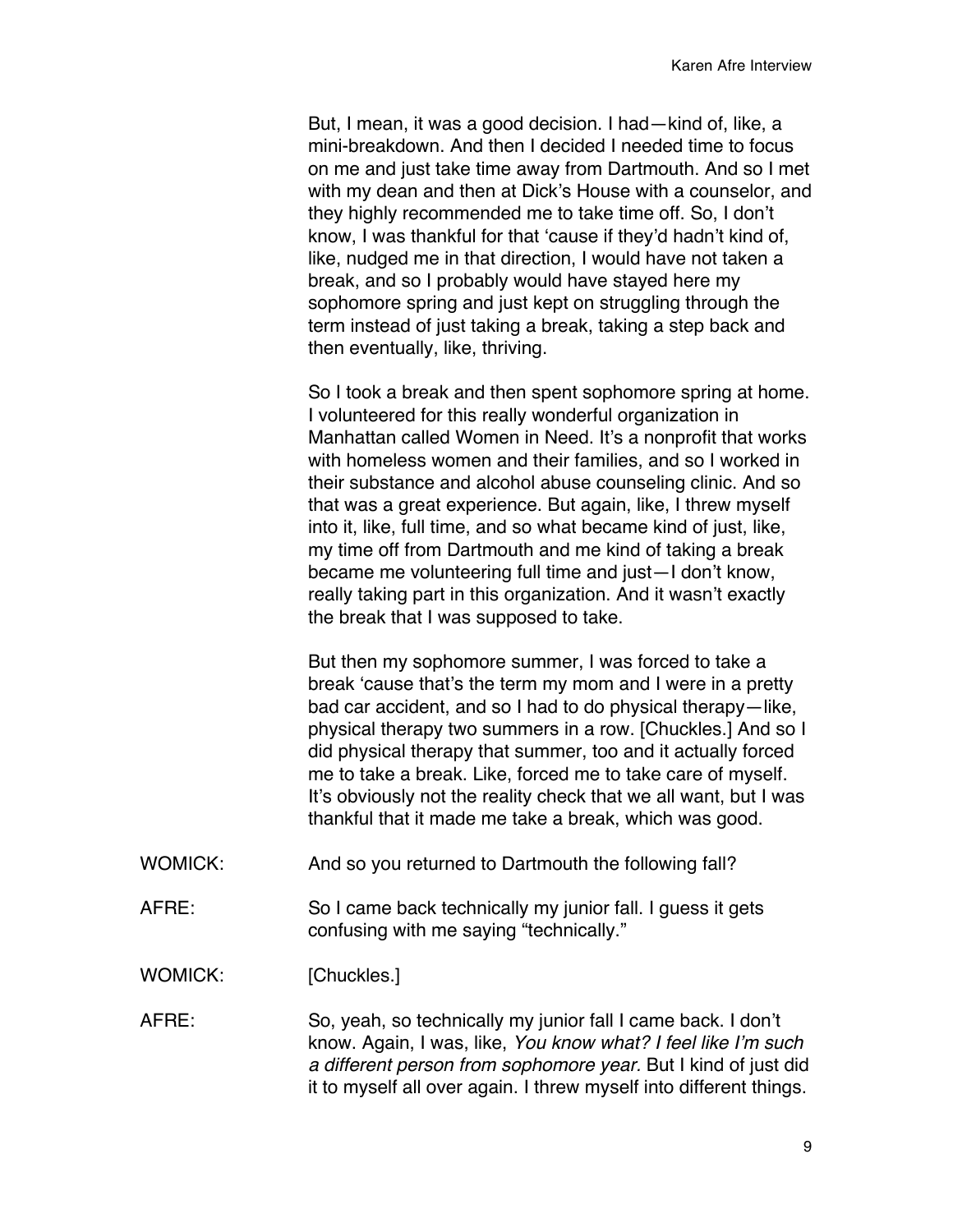I really committed myself to Panhell junior year, and that became one of my big communities. I was still UGA'ing 'cause I love ResEd and love having residents—

Academically, I think I finally figured out what I really wanted to major in, so that was a huge change junior year. For most of my freshman year, I was pre-med and then decided that I wasn't really sure if I wanted to commit to this because, premed is such, like, a rigid structure here. And so then I decided that I would explore different classes. And so, since I had liked Psych 1 so much, that I was going to keep on doing some of the psych courses.

And then my junior year, I decided that, *Okay, if I like psych classes so much then I should consider doing a major*. So I decided to do a psych major with a Spanish minor, 'cause I've always felt at home in the Spanish department and 'cause, I mean, I grew up speaking English and Spanish, and I absolutely love it, and so I felt like it was just a way of keeping home with me here. So I decided a minor was the best idea for that.

And then my junior year I took a couple of socy [sociology] classes, and so then I was, like, *You know what, Karen? Like, you might as well just do both.* And so socy modified with psych, with a Spanish minor. So I think my junior year was pretty much when I decided what I could consider going into after Dartmouth. But junior year was also me still trying to thrive here academically and, I don't know, kind of making it there.

- WOMICK: Was it tough coming back after two terms off, in terms of your friends?
- AFRE: Yeah. Well, I mean, most of my friends didn't—some of them knew what had happened. And, like, other friends weren't really in the loop. But it's also very hard to express vulnerability on this campus 'cause everyone's either getting these awesome internships or, like—maybe this is what we think about everyone because people don't have these conversations on a regular basis, that everyone's thriving and having an amazing time here. But my friends, who I had told what had happened, shared with me that they've struggled here too and that they've had some really rough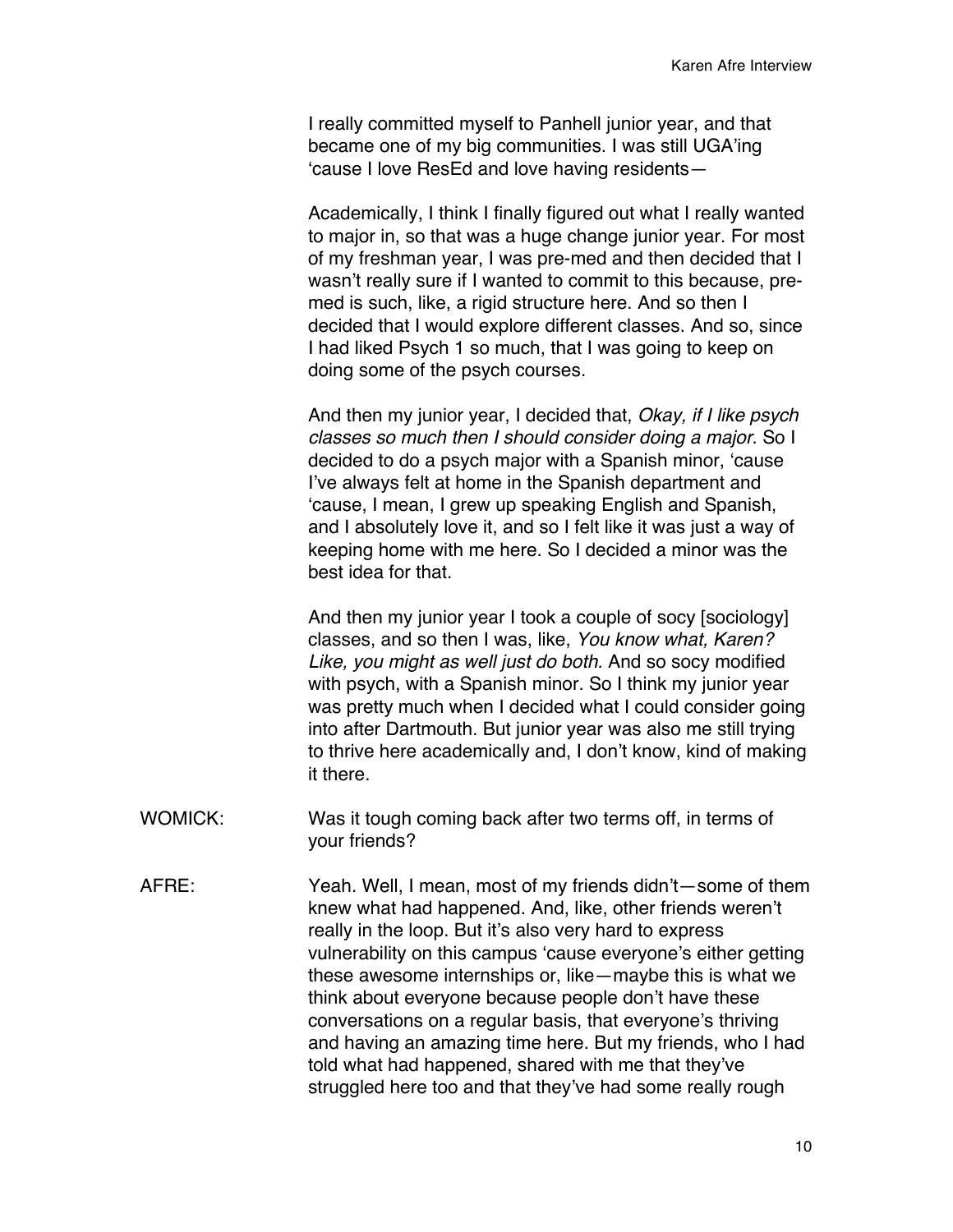times. So it made me more comfortable in opening up about taking a med leave 'cause there's a certain stigma surrounding it, too, 'cause people just think something is, like, really, really wrong.

But, no, so I started opening up about it and talking with friends. The ones who hadn't seen me for two terms—some of them noticed, and then other friends since Dartmouth is such a fast-paced environment and sophomore summer is always a little bit crazy, didn't realize that I wasn't here, because I did come up and visit once during the spring and once towards the end of sophomore summer. So it's pretty much everyone's always crazy busy, and they would see me maybe, like, that one time that I was here on campus and then just assumed that I had been on campus the entire time.

- WOMICK: Yeah.
- AFRE: So it was interesting.
- WOMICK: Yeah. So then what was junior year like in terms of, like, reorganizing your friend group? Did you have to do much of that?
- AFRE: I feel like I've kept a lot of friends since freshman year, but I also love meeting new people, and so my junior year I think I just became more open to meeting more people. Like, I did this med leave support group at Dick's House, and I met two other students who had been on med leave. And it's nice 'cause—it's nice having a support group, just meeting someone else who has been through it. I mean, even if it's not a similar situation but just the process of being away from Dartmouth, doing the certain requirements, going to counseling or just working part time or taking classes somewhere else, and the process of submitting the paperwork and coming back. There's someone to lean on.

And then I met new people on my UGA staff and new people in my sorority, just like new people through different events and organizations I was involved in. So I don't know, I feel like I keep on adding friends, which is great.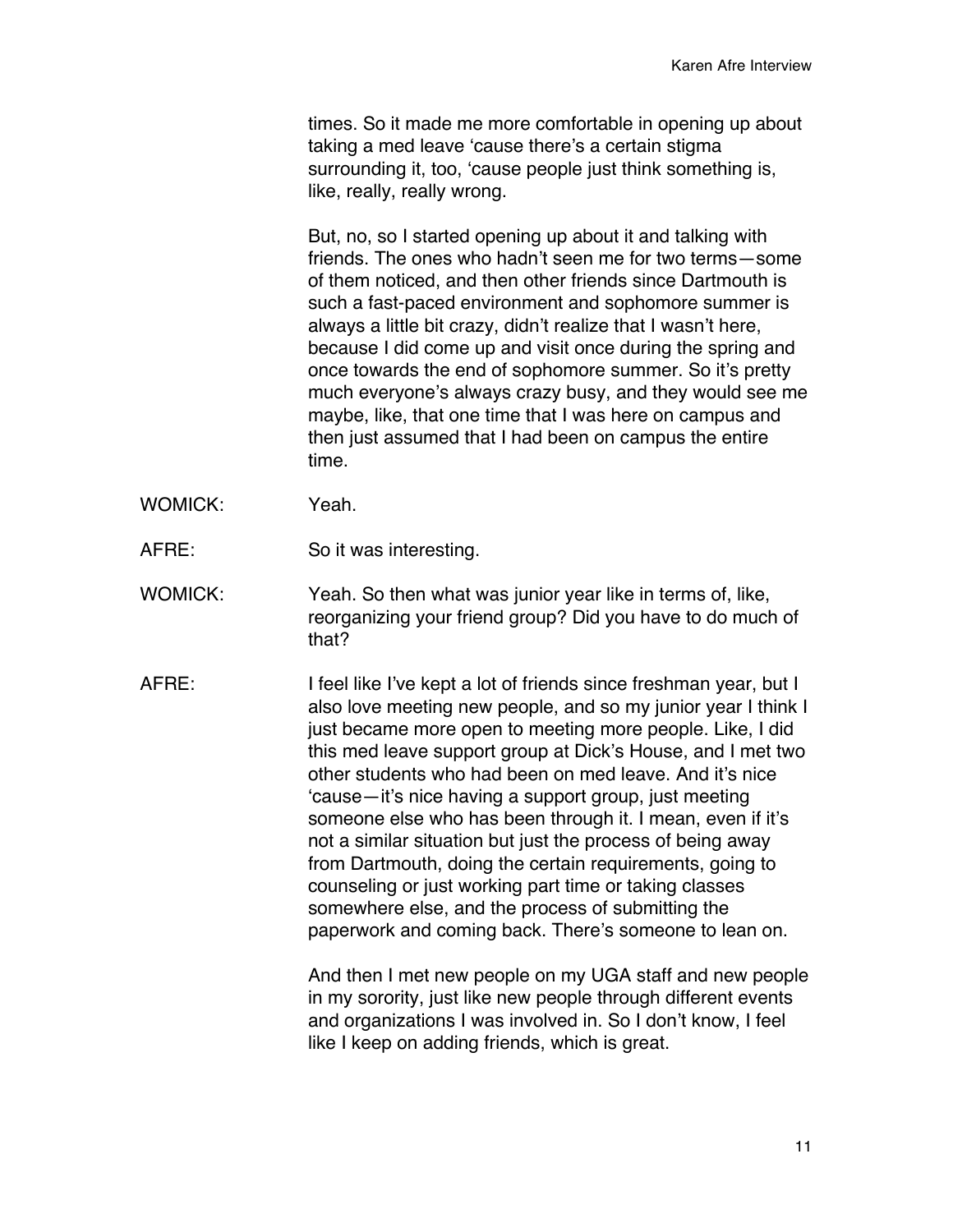And then I was here junior summer, and we did DPP together.

WOMICK: Yeah! Do you want to talk about DPP any?

AFRE: Yeah. So I was nervous to be here as a '12 during the '13s sophomore summer, but I knew that I needed to have a summer here and take classes 'cause I needed course credit. So I decided to live in Amarna, which was kind of like off campus, so I could be involved in sophomore summer if I wanted to be but not feel the pressure to really be involved in sophomore summer.

> So when I saw the e-mail for DPP—I mean, I had seen emails for DPP before, but I just didn't have time that weekend or it just didn't work out with my schedule, so when I saw it and I realized that I wasn't really doing anything as a junior during '13 sophomore summer, that *maybe I have a shot and I should consider doing it*. So I sent in my application, and I, like, clearly expressed I was a '12, and, this was my last term, because I think you're not really allowed to—you're not eligible to do it as a senior.

- WOMICK: That's the way it used to work.
- AFRE: That's the way it used to work, yeah. And so I just very clearly put in my application that it was my junior summer and that this was going to be my last opportunity to do it. So I felt like I kind of guilt them into, like, letting me do it.
- WOMICK: [Chuckles.]
- AFRE: And then it worked, and I was also Tucker certified, so I think, like, the driving aspect really worked, too! [Laughs.] I think that that was probably the highlight of my junior summer here.
- WOMICK: Really?
- AFRE: Yeah, 'cause it's—I mean, what did we spend two days? Two days? Two days off campus, not even off campus. It's, like, less than a 20-minute drive from here and just giving students the opportunity to have conversations about identity in a very safe space. Some of us knew each other before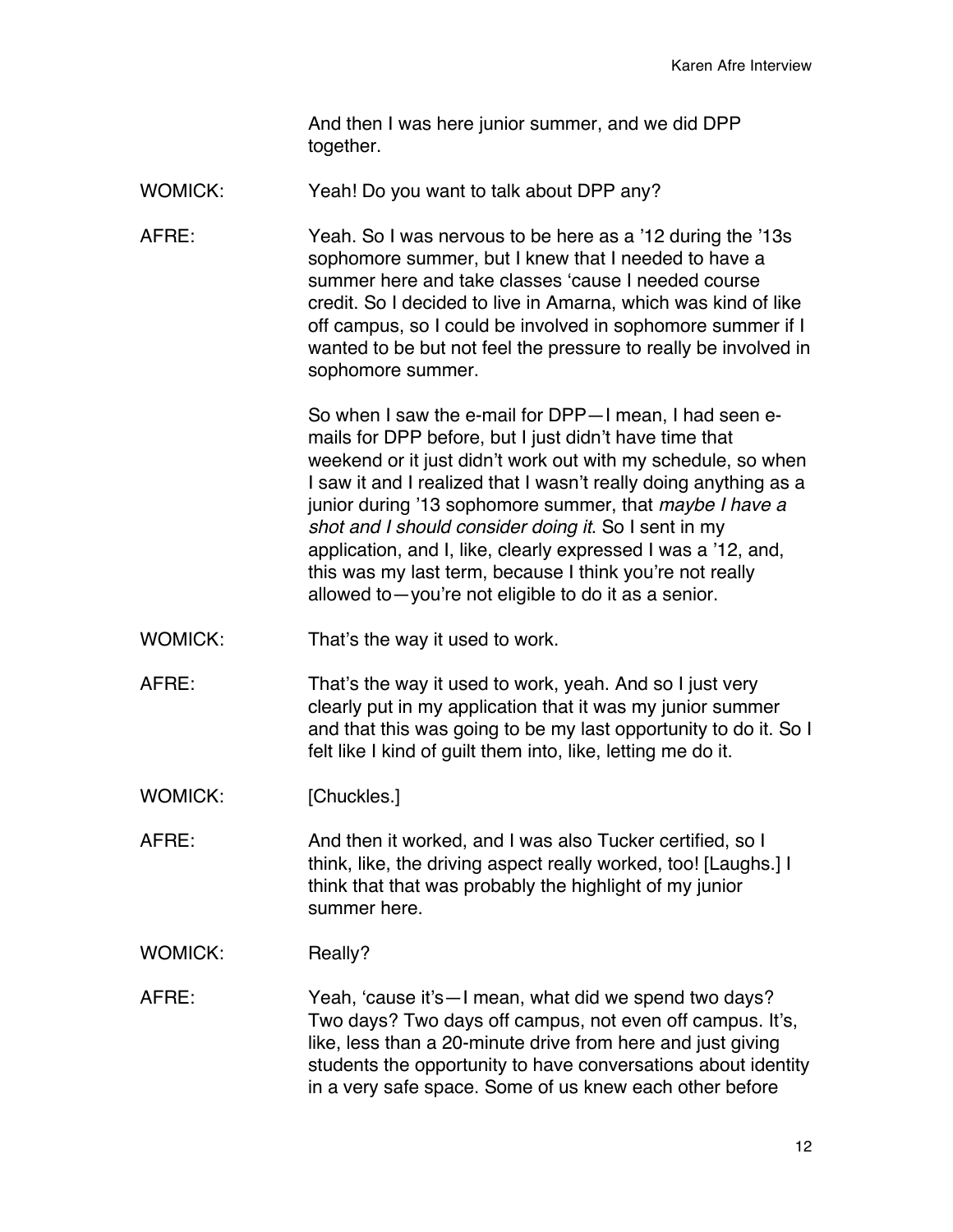|                | going there, but, like, the majority of us just met at DPP. I<br>think just being away from campus and just not worrying<br>about, like, what's going on or, Where am I running off to?<br>or, what meeting-just having two days to devote to, talking<br>about ourselves, talking about diversity and just being there.<br>I don't know. It was definitely, definitely my highlight. |
|----------------|---------------------------------------------------------------------------------------------------------------------------------------------------------------------------------------------------------------------------------------------------------------------------------------------------------------------------------------------------------------------------------------|
|                | And I still consider, a lot of people – on that DPP retreat –<br>some of my really good friends.                                                                                                                                                                                                                                                                                      |
| <b>WOMICK:</b> | Yeah.                                                                                                                                                                                                                                                                                                                                                                                 |
| AFRE:          | And so even though I don't get to see you all that often, but<br>it's when I run into you, I'm so happy to see you because we<br>shared that moment together.                                                                                                                                                                                                                         |
| <b>WOMICK:</b> | Yeah.                                                                                                                                                                                                                                                                                                                                                                                 |
| AFRE:          | Yeah.                                                                                                                                                                                                                                                                                                                                                                                 |
| <b>WOMICK:</b> | That's true. And you weren't the only '12 there, either. I think<br>there were some other upper-classmen. It wasn't just<br>sophomores.                                                                                                                                                                                                                                               |
| AFRE:          | I think I was the only '12 there with the '13s, and then the<br>DPP kind of like facilitator or, like, the leader was an '11,<br>Angelo Carino.                                                                                                                                                                                                                                       |
| <b>WOMICK:</b> | Yeah.                                                                                                                                                                                                                                                                                                                                                                                 |
| AFRE:          | He's one of my best friends, so it worked out perfectly. And<br>so they accepted me first, and then he mentioned it—we<br>were just catching up, and he was, like, "Yeah, Nora<br>Yasumura asked me if I could facilitate for the DPP retreat,"<br>and I freaked out. I was, like, "YES! I know someone! This is<br>great!"                                                           |
| <b>WOMICK:</b> | So how did the rest of the summer play out after that?                                                                                                                                                                                                                                                                                                                                |
| AFRE:          | I hung out with a small group of '12s who were on campus<br>during their junior summer, just like Hanover FSPing or doing<br>research. And then I met a lot of really awesome '13s, and<br>so I feel like after DPP, I continued being friends with those<br>'13s I met and then met their friend groups, which was really                                                            |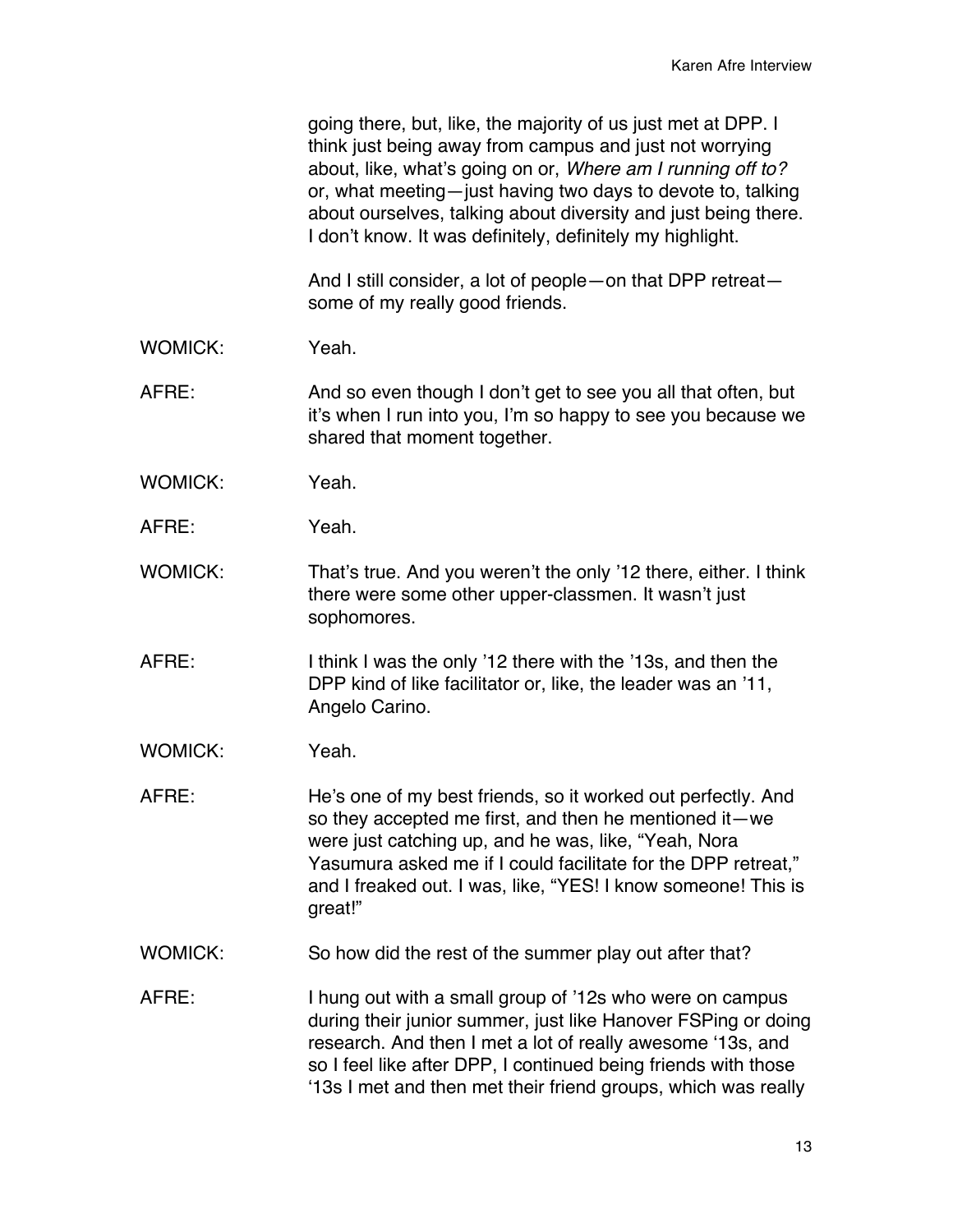cool. And then, I don't know, I feel like I just set myself up for senior fall.

WOMICK: Mm-hm.

AFRE: Yeah. And just knowing that I wasn't graduating with my class but also knowing that I have to make the moves into, like, becoming a senior. I don't know if that makes sense.

- WOMICK: Yeah
- AFRE: Mm-hm.
- WOMICK: So what was that fall like?
- AFRE: It was crazy busy, as always.
- WOMICK: [Chuckles.]
- AFRE: Yeah! I just—I always set myself up to be really stressed out and running around all the time. But I want to say, like, I thrive off the pressure, but I guess I survive [chuckles] off the pressure. I think that's the right word.

So I lived in C&G, again: technically, my senior year, and that was a great community. It's a great location and it's right across from Collis. Like, it's central to everything, which is great. But it's such a wonderful community, and everyone really cares about everyone else. I love it. I really consider C&G my family.

And so I felt like fall term, I was just really happy. Like, it was nice being back—having my class year back on campus. Like, I had missed a lot of them. But also having to deal with the undertones of knowing that *They'll be graduating in the spring, and I won't be—and so I will still be here on campus, taking classes, and they'll be off in the real world with their career paths and*—yeah.

WOMICK: Yeah. So do you feel like you spent more time with people from your own class or more under-classmen?

AFRE: In general?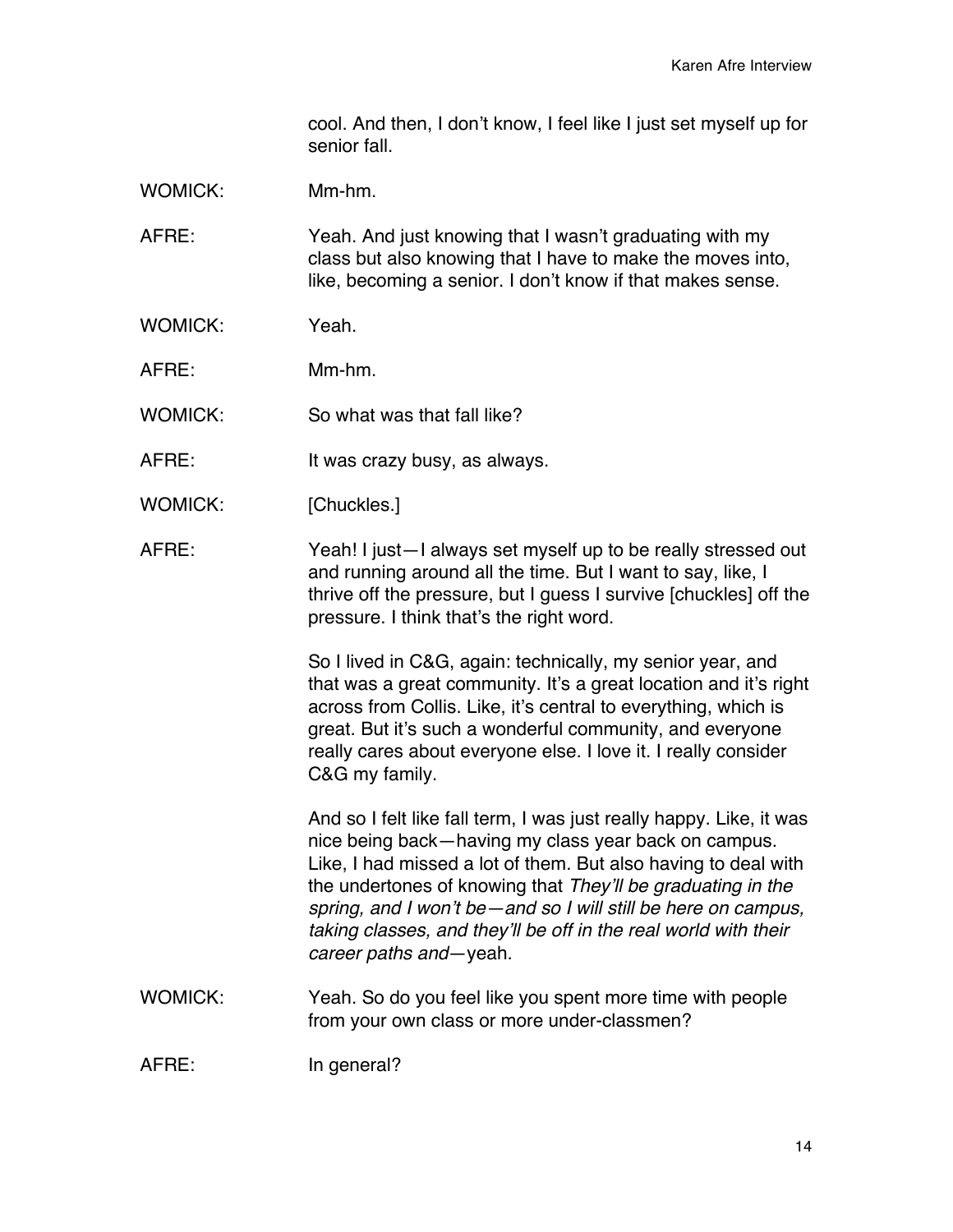WOMICK: In your what would have been senior year.

AFRE: Yeah. So you'd think I would spend a lot of time with the '12s, I mean, it worked out because C&G is all seniors, and so I lived with '12s, and would spend a lot of time at the house. It got to the point that sometimes I wouldn't even leave the house throughout the entire day 'cause I didn't really need to. I had everything at the corner.

> But I think from being a UGA for two years—I love meeting new people, and really realize how important it is for upperclassmen to meet under-classmen and kind of just not take them under their wing but just be there, be present in their **lives**

> I was also a FYSEP mentor my senior year. So I figured if I wasn't UGA'ing, I also wanted to do something else in a mentorship role, so I did FYSEP and met some really wonderful '15s. I love my mentee. And, yeah, I still kept on meeting new people every term.

- WOMICK: What about the rest of that year?
- AFRE: Oh, the rest of that year. So senior winter was just grim 'cause it's the winter. [Laughs.] But I just kept hanging in there and just trying to figure out financial aid, what courses I'll be taking for the rest of my terms, it was just a lot of logistics.

And then senior spring was pretty much—I was so wiped out from my senior winter—I had been on campus for three, four, five—I think senior winter was my sixth term straight in Hanover, taking classes.

- WOMICK: Yeah.
- AFRE: And so I was at the breaking point. I was kind of like right back to sophomore winter, when I took my first leave. I don't know why I set up my D-Plan like that. But I was still kind of convinced that I could make it through and maybe graduate, in the summer or the fall but then realized that was not realistic at all.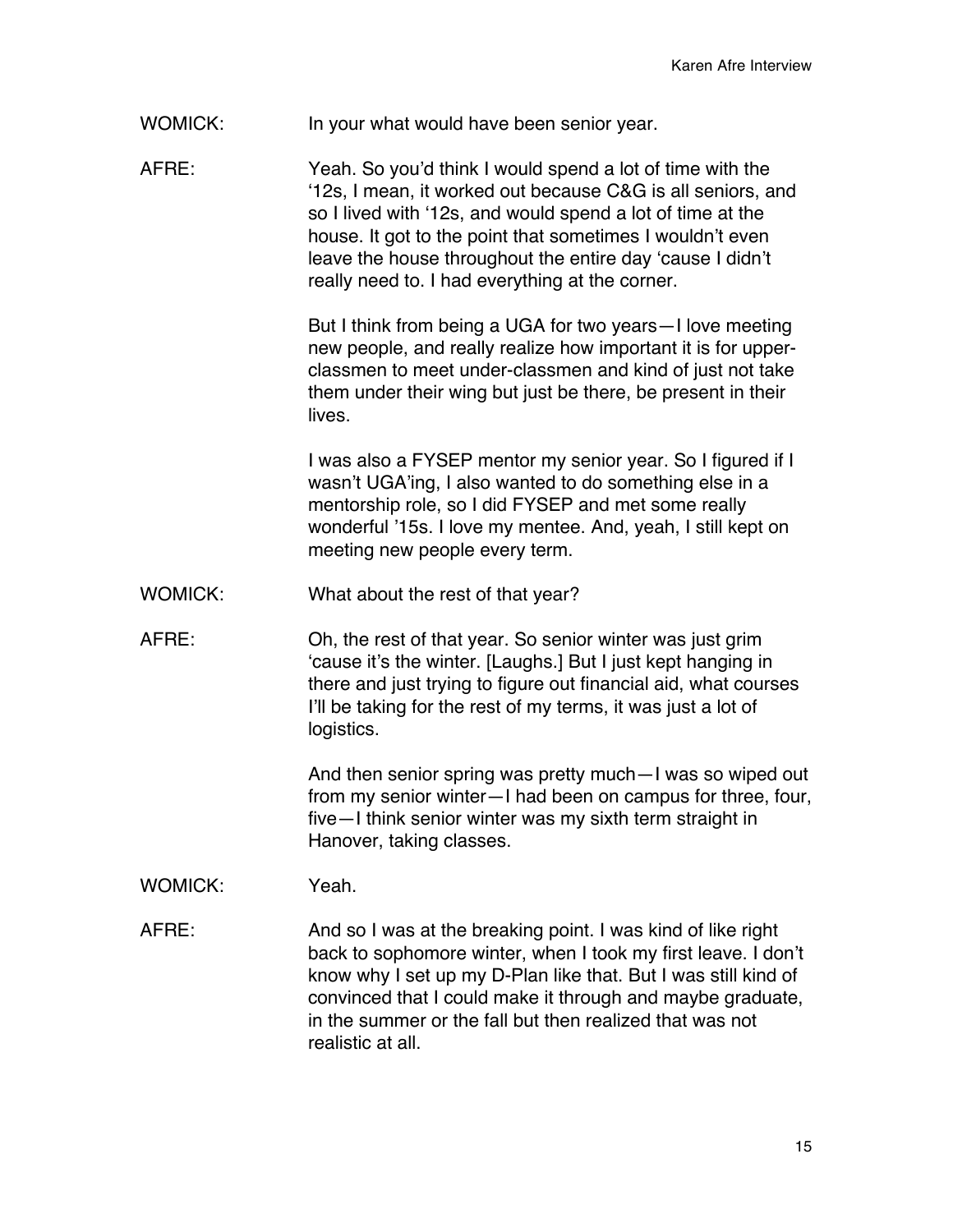So I took two incompletes my senior winter and then decided to Hanover FSP my senior spring, get those two incompletes done, and just be here and enjoy being here for the spring and kind of just like celebrate the '12s send-off, I guess, or just be here 'cause I couldn't imagine not being here on campus and seeing the '12s graduate.

- WOMICK: Yeah.
- AFRE: Yeah.

WOMICK: So what was that like, seeing everyone graduate?

AFRE: Oh, it was rough! So I'm also a part of Tabard, and so in Tabard we have this thing—like, we have a celebration when it's 69 days until the seniors graduate, and so I went to this event, and I only stayed for an hour because it's—so I went, being really excited to have fun with my friends, and then an hour in, realize, *Oh, like, this is 69—like, 69 days until the '12s graduate*. So 69 days away from commencement.

> And so a lot of my friends were just stressed out, trying to figure out where they were gonna be in the summer or the following year—like, applying to jobs; going on interviews. My friend and I decided to plan this cabin weekend and just invited a ton of our girlfriends, and we were just going to, hang out—just have one final celebration before everyone had to leave. We had planned it for a weekend in May, and we actually couldn't even do it because everyone had interviews, everyone was just busy, and so we actually ended up canceling it.

Unfortunately, I felt like a lot of my friends didn't really get to have the senior spring that everyone kind of like wants to have, because it's true. Like, it's you're going off into the real world. You need to figure out—if it's not applying for jobs, it's considering maybe grad school or, like, if you're going to take a gap year and take time off.

- WOMICK: Yeah, it's a lot to figure out.
- AFRE: Yeah. But I feel like once the second wave of midterms passed and it became the end of senior spring, then I think people started having fun because the weather got nicer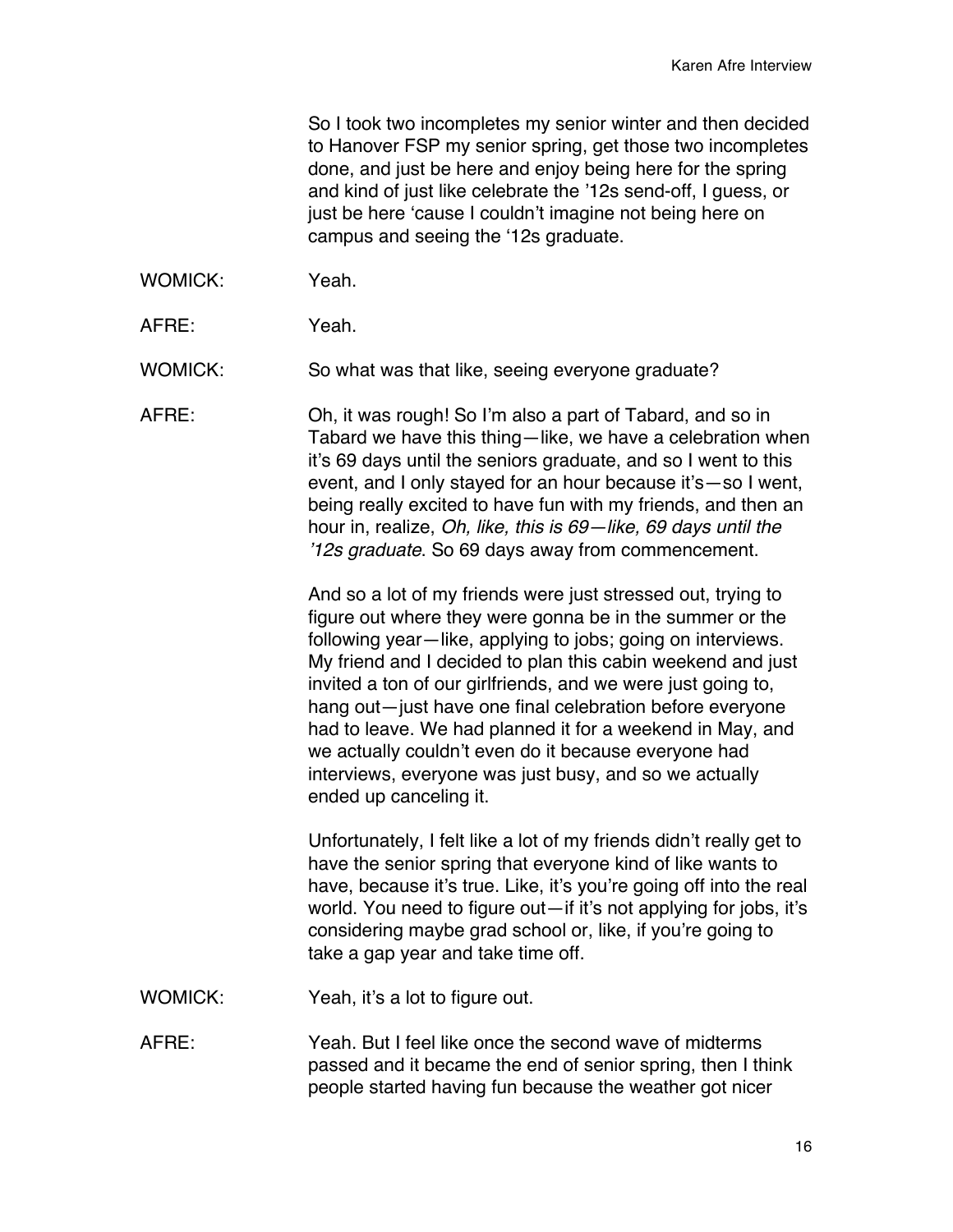and, no one wanted to actually do work, so I want to say maybe the last two, three weeks of senior spring were amazing, 'cause I think everyone kind of just dropped their worries or kind of just were, like, "You know what? We only have two, three more weeks of time here. We might as well spend it having fun."

- WOMICK: Yeah.
- AFRE: Yeah.

WOMICK: So when did you come back for classes again?

AFRE: What did I even do my senior summer? Oh, so senior summer I just decided that I was gonna be home and not do anything because for me, the concept of not doing anything starts making me twitch, and so my issue isn't just, like, relaxing; my issue is doing way too much. And so I just decided to go back to New York, have a fun two months. I went to the beach practically every week with my sister, which was amazing.

> And then I guess technically my super senior year I came back and decided to live in Tabard. And I was still on Panhell at this time, so still programming everything and doing events and being a part of different organizations. Took up an exec position in Tabard and just had another busy fall term. Yeah. Trying to set myself up to succeed but not really. But also dealing with having the '12s not be on campus—I don't know, it was a little bit strange, but thankfully I met so many wonderful '13s that I still do have a friend group here, but it's very different being here without your class. I mean, I think it's so engrained in us, like, as freshman we just really identify and really bond with our class year.

- WOMICK: Do you think it's made it more difficult for you to be involved with other things on campus?
- AFRE: So fall term I was still pretty much involved in a lot of organizations. I think it's because I was here for the '13 sophomore summer and I know so many '13s. But I did feel kind of like—not that I don't have control over these organizations but that I don't really know their execs anymore. With the '12s, I was top dog on campus. Like, I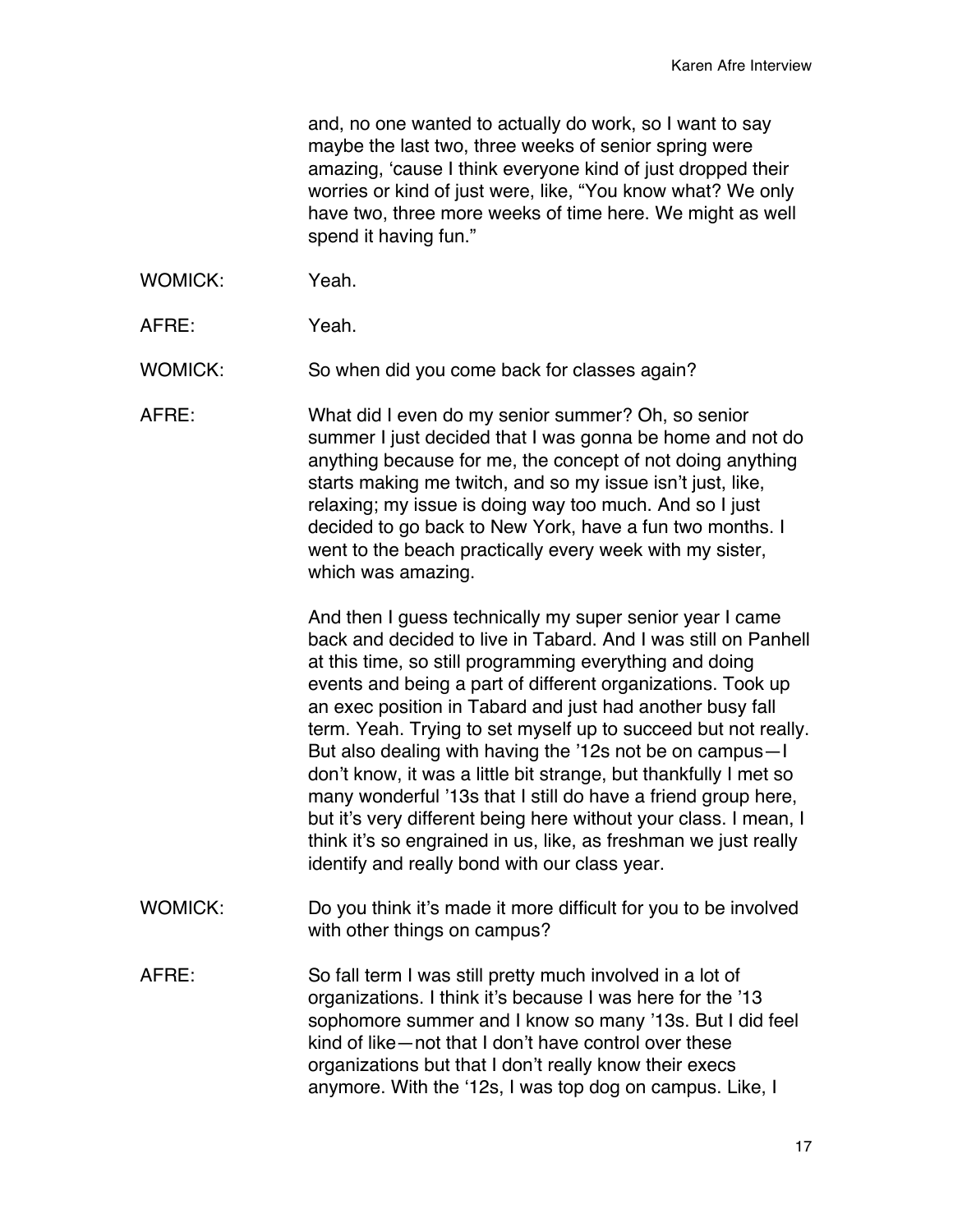knew who was in charge of every organization. I knew if I wanted to get this event funded or collaborate on an event. I could just e-mail one of my friends, and it'd be set. But it's just getting to know different execs, meeting them, and then having to work with them and—I mean, it's possible, and, like, it's definitely doable, but it *was* very different.

WOMICK: Yeah. So since you've been here a while—

- AFRE: [Chuckles.]
- WOMICK: —how would you say that Dartmouth's changed in your time here, if it's changed.
- AFRE: Yeah. So I have been here—so this is my fifth year, right?
- WOMICK: Mm-hm.

AFRE: I've been here through three different presidents?

- WOMICK: Yeah.
- AFRE: So President Wright—his last year, I think, was my freshman year. And then President Kim for his two years—two, three years. And then President Folt for her interim, and now I guess I'll be here for also President Hanlon, so I'll get to see four presidents?
- WOMICK: Yeah.
- AFRE: Yeah. I don't know, maybe because it went from my freshman year feeling that Dartmouth was—I don't know, maybe I was just looking at Dartmouth with rose-colored glasses—I think that's the saying you use. But it's freshman year for me thinking everything was okay—like, amazing—at Dartmouth to maybe being the kind of jaded sophomore who starts realizing different campus issues and—I don't know. I feel like maybe personally I just became more aware of things my sophomore and junior year, and so I realized how many things are wrong on this campus.

WOMICK: Yeah.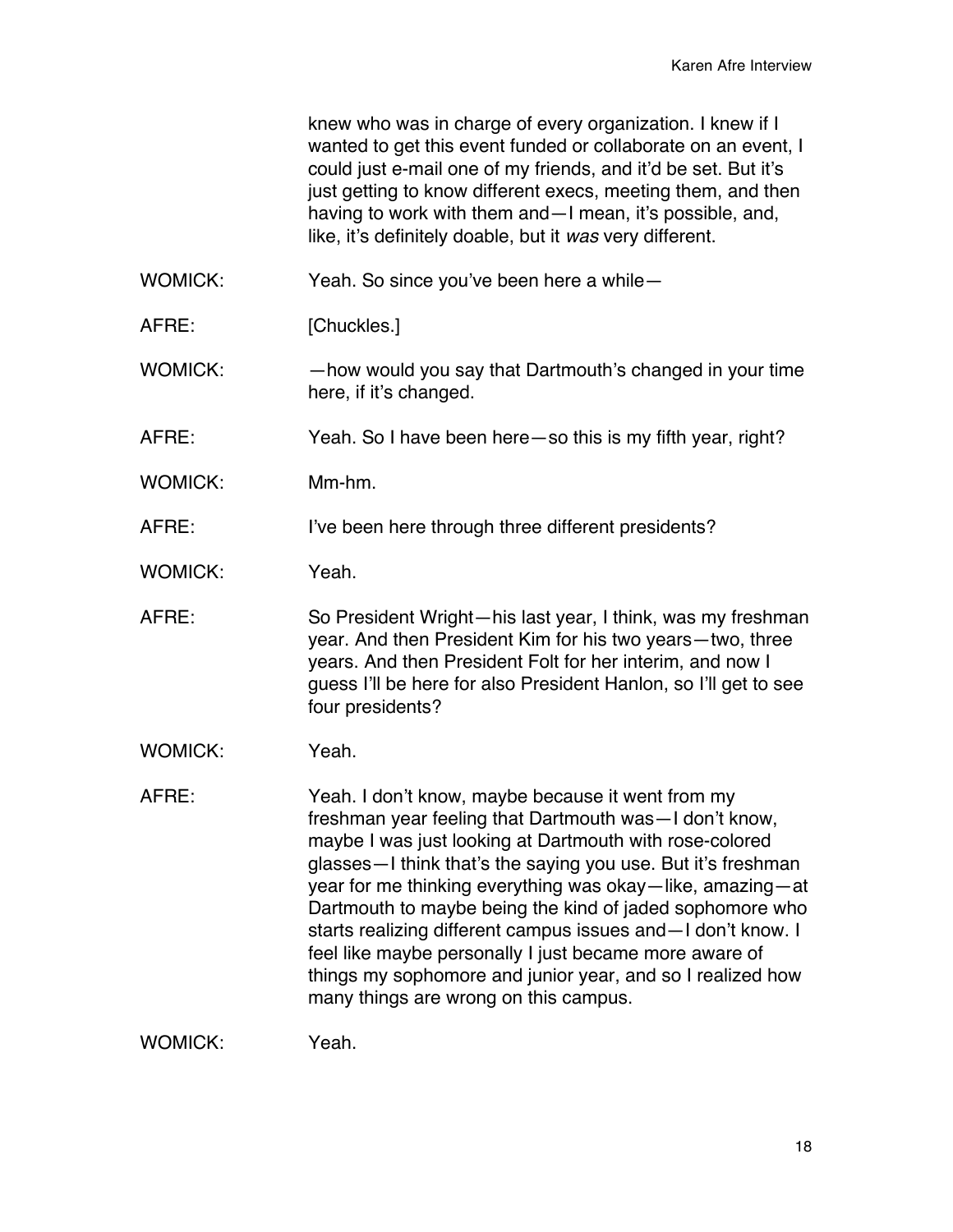| AFRE:          | Just, like, different issues that students fight for every single<br>day, and I think I kind of threw myself into the women's<br>issues organizations and fighting against sexual assault and<br>trying to get more female-dominated social spaces on this<br>campus and trying to knock down all the old men's traditions                                                                                                                                                                                                                                                                                                                   |
|----------------|----------------------------------------------------------------------------------------------------------------------------------------------------------------------------------------------------------------------------------------------------------------------------------------------------------------------------------------------------------------------------------------------------------------------------------------------------------------------------------------------------------------------------------------------------------------------------------------------------------------------------------------------|
|                | And then continuing that my junior year and then senior year<br>kind of just feeling like I did have the possibility of changing<br>things, 'cause it's all the seniors were in charge of things and<br>we could get this done. And getting to know more<br>administrators my junior and senior year and having access<br>to them.                                                                                                                                                                                                                                                                                                           |
|                | So now, it's like, - especially with everything that's been<br>going on on campus and everything in The D. I feel like<br>Dartmouth is a different place, but I feel like it might also be<br>because I've changed a lot since my freshman year. Or<br>maybe-I want to say it's because I'm older and wiser, but I<br>don't know.                                                                                                                                                                                                                                                                                                            |
| <b>WOMICK:</b> | So over your time here, who would you say has been most<br>influential in helping you find and make your communities?<br>Would you say it's friends, staff, faculty, other people?                                                                                                                                                                                                                                                                                                                                                                                                                                                           |
| AFRE:          | I think it's a mixture, definitely, 'cause I had some friends<br>who were involved in different organizations, and that's how I<br>feel like I met most of my friends. I met a lot of my good<br>friends on my freshman floor and I met a lot of friends<br>through things I was involved with. My freshman UGA<br>became one of my really good friends, and she<br>recommended that I should apply to be a UGA. I also got to<br>know a lot of the community directors and so they kind of like<br>nudged me to apply, too. I applied, was placed in<br>McLaughlin-and met the entire UGA community, and they<br>were my huge friend group. |
|                | But then I had a professor my freshman year, my Writing 5<br>professor, who's wonderful.                                                                                                                                                                                                                                                                                                                                                                                                                                                                                                                                                     |
| <b>WOMICK:</b> | Who was that?                                                                                                                                                                                                                                                                                                                                                                                                                                                                                                                                                                                                                                |
| AFRE:          | Jennifer Sargent.                                                                                                                                                                                                                                                                                                                                                                                                                                                                                                                                                                                                                            |
| WOMICK:        | Okay.                                                                                                                                                                                                                                                                                                                                                                                                                                                                                                                                                                                                                                        |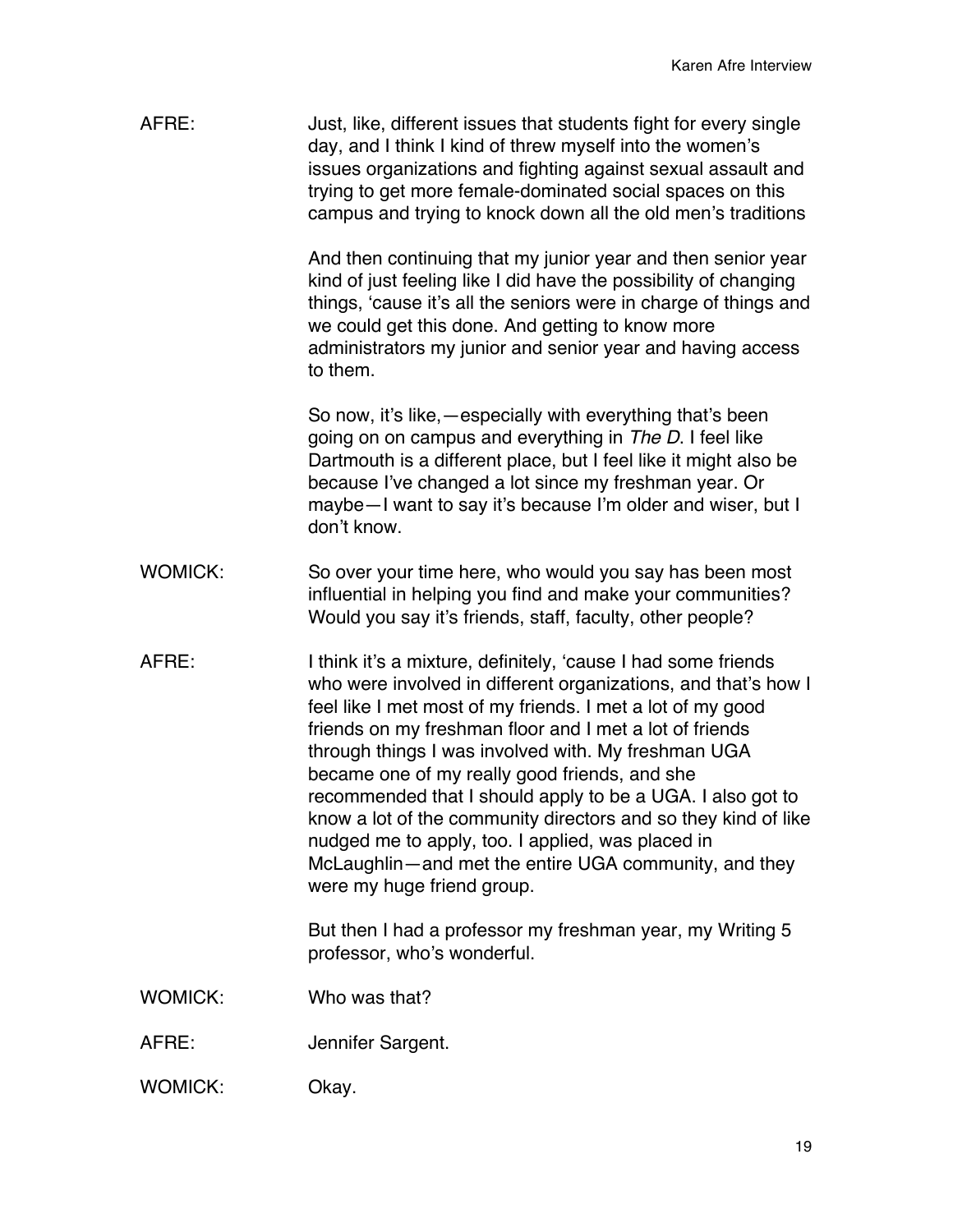AFRE: She also teaches some of the FLIP classes.

WOMICK: Yeah

AFRE: She teaches Zumba. Oh, she's amazing. She realized it was my freshman winter and that I was struggling just a little bit. Like, not academically in her class, but socially. Like, I was never really, truly happy. She was the first person who said it—she said, "Sometimes it's very difficult being a woman on this campus." And that's when it clicked. Like, it's when I realized that I needed to surround myself with more amazing women in my life.

> And then I started really becoming involved in women's organizations. That kind of brought me into applying to be on the Link Up exec board and meeting all those amazing women. And then through friends—like, whatever they were involved with—I'm always, like, the huge supporter, so I'll go and cheer them on or attend their event. And so I just met people through that. So I just feel like my friends have been, from a range of everything, everything I've been involved in.

- WOMICK: Why don't you talk about your involvement with some of the women's issues groups and the work that you've done there?
- AFRE: Yeah. I feel like I've surrounded myself with women all the time here. Like, my friend found this app on Facebook that pretty much determines how many of your friends are female or male. And mine is, like, 70-something percent female.
- WOMICK: Wow.
- AFRE: [Laughs.] Which is—I mean, I'm not complaining. That's wonderful. So my freshman year, I was a Link Up mentee. My Link Up mentor was—I still remember her name, Samantha Kaplan. She was on ultimate Frisbee, and she made it a point to meet with me every single week, so we would grab a meal once a week, regardless of how busy she was or how busy I was. And we would just, like, hang out, and it was nice having her upper-class woman perspective on everything. And so I decided that was something I really wanted to be involved with. And so through Link Up exec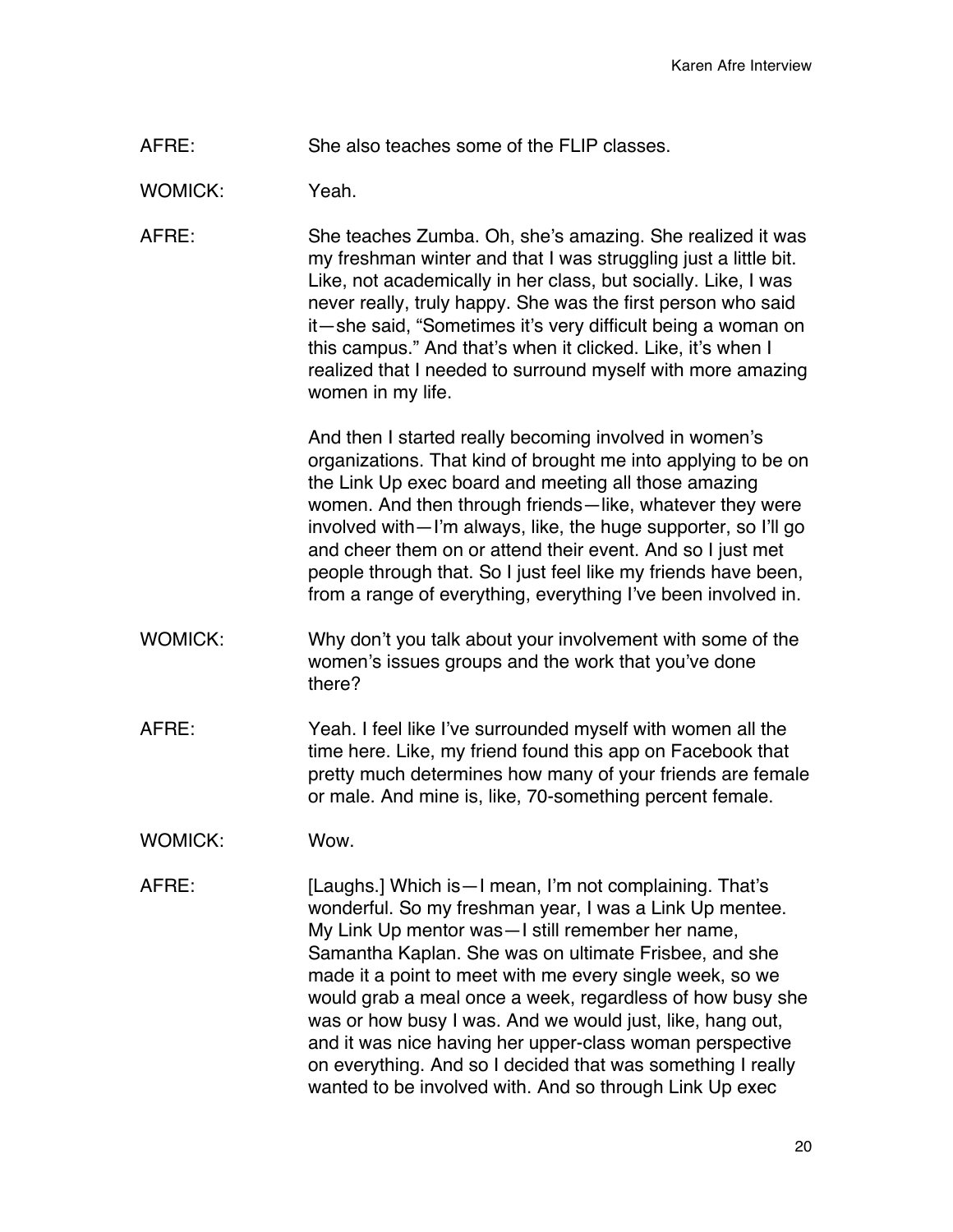board, I became really good friends with my execs, and we matched up over 300 mentors and mentees.

And so Link Up was very different back then. Like, it's back when we had funding. [Chuckles.] Or funding worked differently.

WOMICK: Yeah.

AFRE: And so we didn't have the Proud to Be a Woman dinners just yet. Like, that came later. But we would have Dirt Cowboy dates, and so mentors and mentees would get a voucher to get coffee together, we had a lot of study breaks, like, we did a fundraiser in the spring called Charity Denim, and we raised money for an organization. And we also did—well, which Link Up still does now, Sister to Sister. I think it ranged from, like, fifth grade to seventh grade? Or around that age group, girls from different local middle schools, would come to Dartmouth just for a full day—kind of like an empowerment workshop. It was great and a lot of women would get involved with that, too.

> And then I rushed a sorority, became really involved in that and then moved from doing just KD to Panhell. I was a programming chair for Panhell for the past two years and I met so many women through that and ranged from doing, like, very small-scale programs to large-scale programs, like, the flag football tournament or large study breaks and collaborating with other organizations. And what else?

Huge, huge in V-Week. Love V-Week. Winter term is one of my favorites just because of V-Week. Slash, this is my fifth winter that I've been on this campus, but I haven't minded because I love *The Vagina Monologues*, and I just love V-Week. So I've been involved with that since my sophomore year like through being on one of the committees or helping sell t-shirts and being an active supporter. But my senior year, technically my senior year I was in *The Vagina Monologues*.

WOMICK: Mm-hm.

AFRE: Yeah. My life is just women all the time. [Laughs.]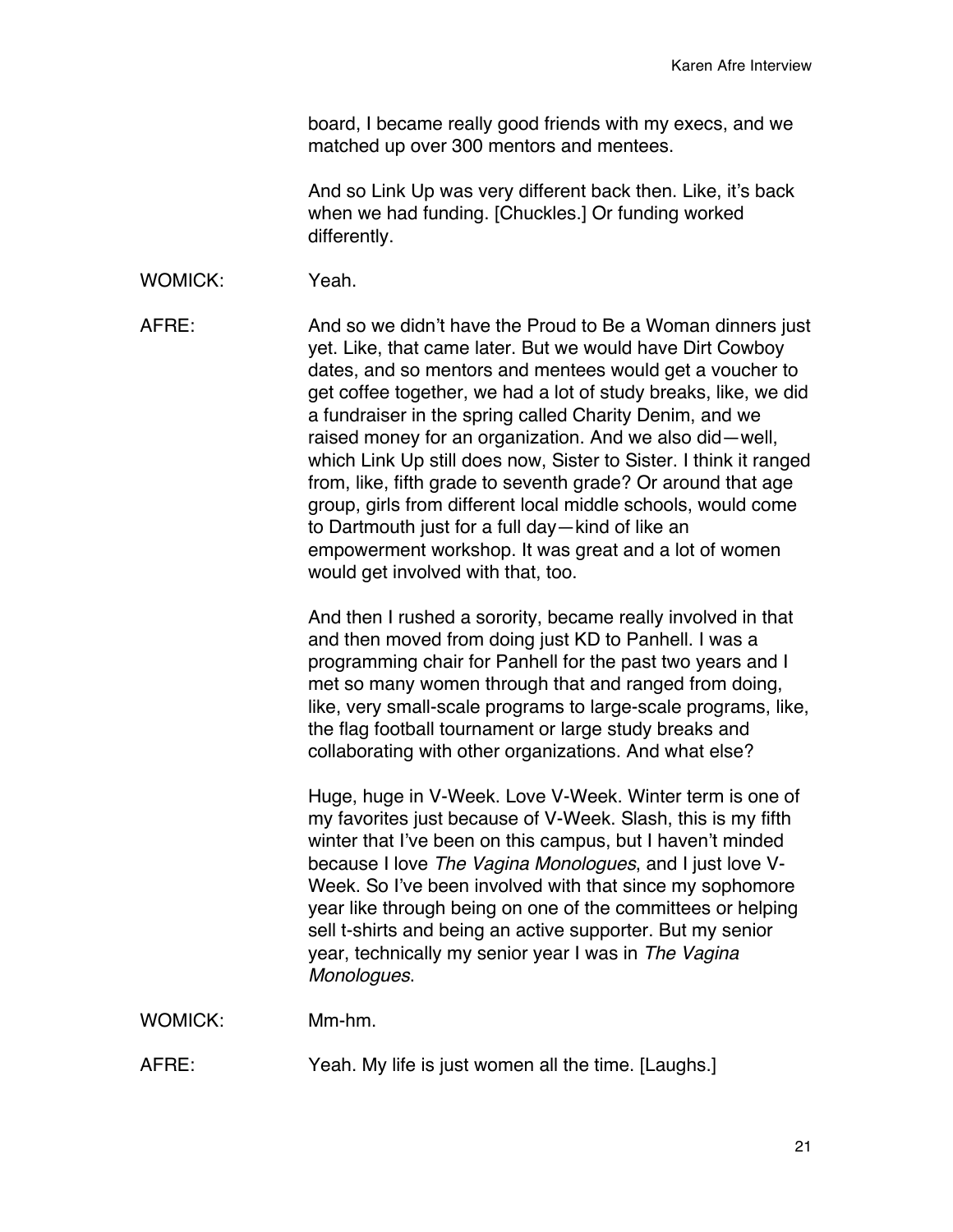WOMICK: How do you think that's affected your experience at Dartmouth?

AFRE: Mm-hm. Well, I want to say since I surround myself with so many amazing and empowering women that I've had a great time here, for the most part, but I've also realized just how different it is being a male on this campus. Just the gender dynamics are very interesting here. I mean, the number one is definitely—like, it's the lack of female-dominated social spaces. Our social scene revolves around the Greek system. And, like, there's no chance that we'll be able to change that anytime soon. But I think we should have more options.

> And so I feel like that's one of the reasons why I decided to do Panhell, 'cause I wanted to see how I could bring all the sororities together and bring unaffiliated and affiliated women together and kind of just, like, figure that out. But I feel like that's a project that was too much for one person.

> And I think now there's more discussions about it. But I don't know if it'll ever change 'cause it's even right now, the only female dominated social spaces are either the local sororities, which are three houses, compared to how many fraternities do we have on this campus?

- WOMICK: Like fifteen?
- AFRE: Yeah.
- WOMICK: Yeah.

AFRE: I don't know. And so even like the open to campus events, we do have, there are eight sororities under Panhell and then we have APiO, AKA, SLU, and the co-eds, but the only sororities who can throw open to campus parties are three. The nationals can't because we're under national Pan-Hellenic rules.

WOMICK: Yeah.

AFRE: Yeah. So I don't know. So it's like we can say we want to make more alternative social spaces, but—I mean, we do have… 53 Commons. [Laughter.] And Sarner Underground. I would have loved to have been a fly on the wall when they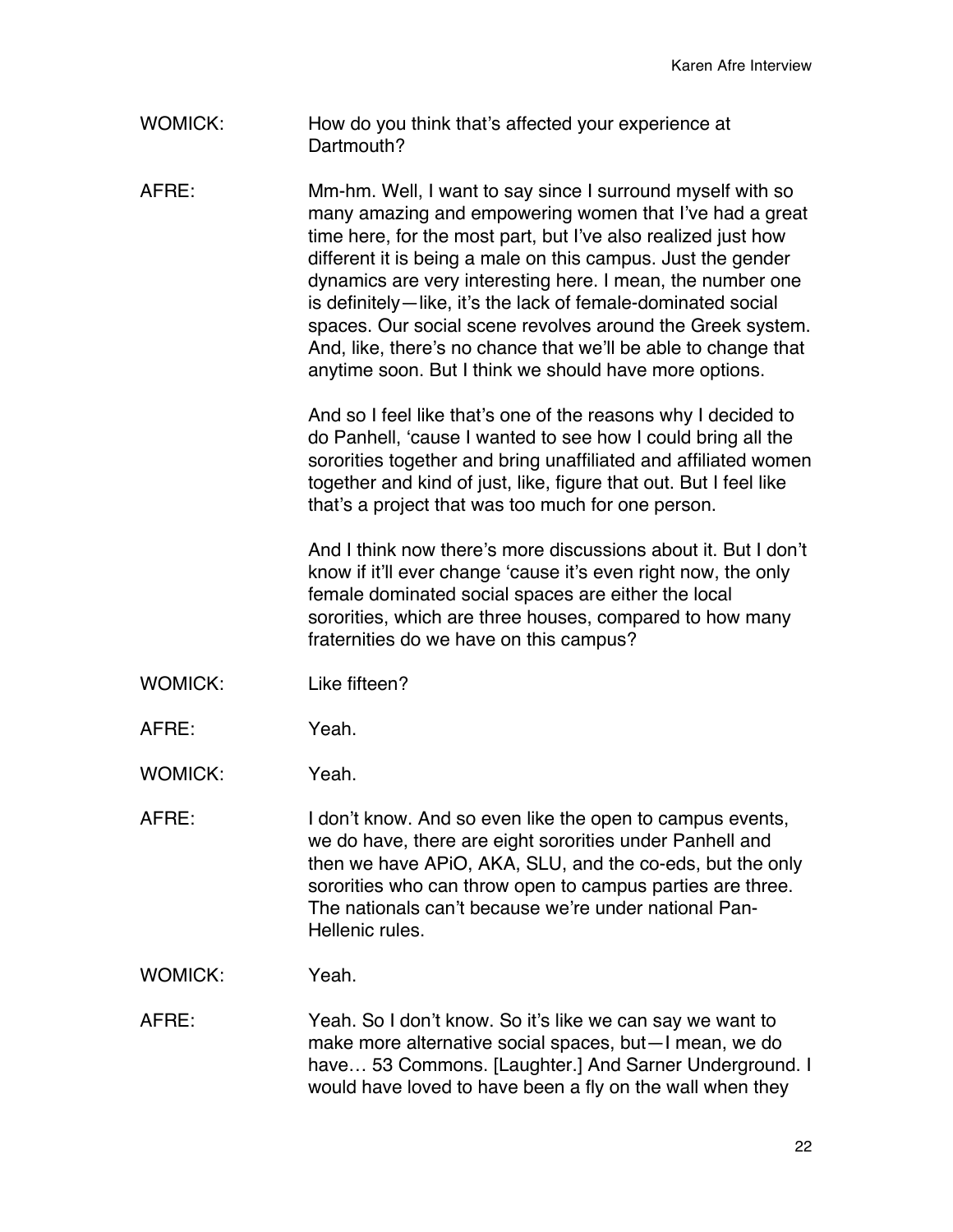were planning these locations or just know how these were going to be great social spaces for students.

## WOMICK: Yeah

AFRE: I don't know. I've been on many committees where the administration decides to get student input on things, and, I've just showed up to meetings and been talked at and that's it. And they pretty much have a set plan on everything, and at the end, it's, like, "Do you have any questions?" or "Can we clear anything up for you?" And there's no student input. But the next day, *The D* will report that "student leaders were present at this committee meeting" and that "they were able to voice their opinions." So when I read in *The D* that students were very actively involved in the planning of these alternative social spaces, I'm not quite convinced.

- WOMICK: Yeah.
- AFRE: I don't know.

I mean, it would be great if we actually had a bottomless budget or funding to throw large-scale events in these places, but unfortunately you do need the Greeks to support everything 'cause that's where kids are going to go on a weekend, and you don't really have the Greeks supporting any of our alternative social spaces.

- WOMICK: Well, yeah. They already have their own space. So, yeah.
- AFRE: They already have their own space, so—yeah.

WOMICK: What would you say makes a difference being a woman on campus from being a man, other than just the spaces? Although that's a big part of it.

AFRE: That's definitely a big part of it. But, like, even looking at our professors, like, specific departments all have male professors. It was just very different for me being from an allgirl high school—I think maybe we had three male teachers. And so I wasn't really used to learning from a male professor. And so I know it's been really hard for a lot of my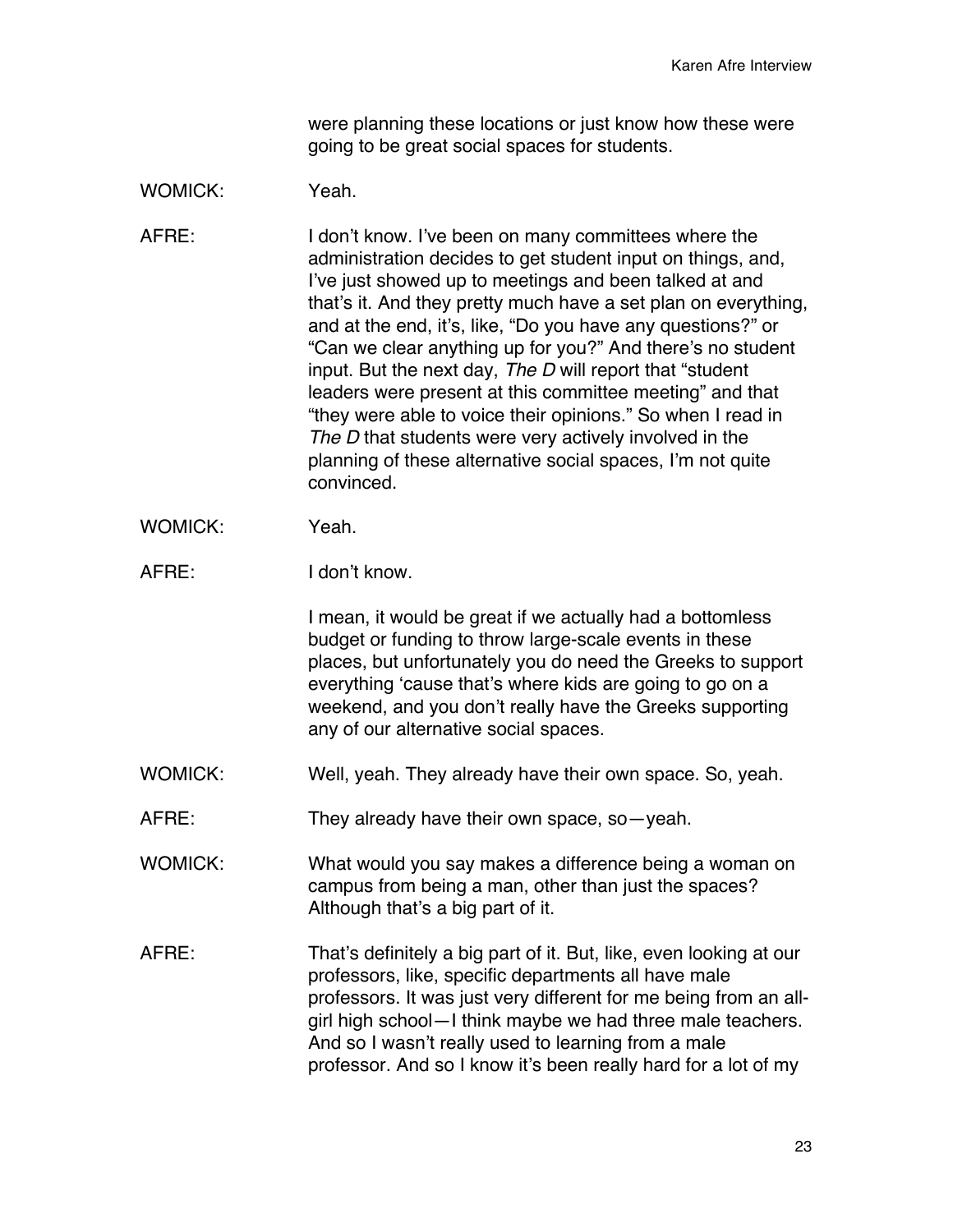friends, too, majoring in the sciences or majoring in engineering not to have many female professors.

And then even class dynamics. In a lot of the upper-level science courses, it's, like, maybe you'll have two or three women in the class, and that's pretty much it.

WOMICK: Yeah.

AFRE: Yeah. So it's just—it's just been so different. So when I applied here, I didn't know that Dartmouth had just gone coed—this is, like the forty—forty years of coeducation, so we had a conference and that's it. [Laughs.] Like, there's nothing else on the student side. But I have that in the works. I've been speaking with a couple of other students, and I think we might be doing this panel in the fall, kind of like Dartmouth women through the decades.

- WOMICK: Oh, cool.
- AFRE: Yeah. So I started the planning for that way too late, so it's not realistic to do it this term, so I think we're going to postpone it. We'll see what happens. But I'm going off topic. [Laughs.]
- WOMICK: No, this is good.

AFRE: No, no, no. What was the original question? Oh, yeah. So I was talking about professors and, like, class dynamics. Yeah. And so I didn't know it had only been forty years. So it blew my mind when I actually sat down and thought about it I remember wearing Dartmouth rugby gear. And one of our warm-up suits was sponsored by the Originals, the first class of Dartmouth women who played rugby. And then I saw the date on it, and I was, like, *Whoa! Like, that was so recent!* [Laughter.]

> But just, like, little things. Or even when older alums come back and they want to sing "The Men of Dartmouth" song, which is the alma mater. And, I remember, kind of like cringing at that and just being, like, "Wait, wait! What song are you talking about? 'The Men of Dartmouth' song?" And them just being, "Oh, no, we have women now. Let's sing the Dartmouth song."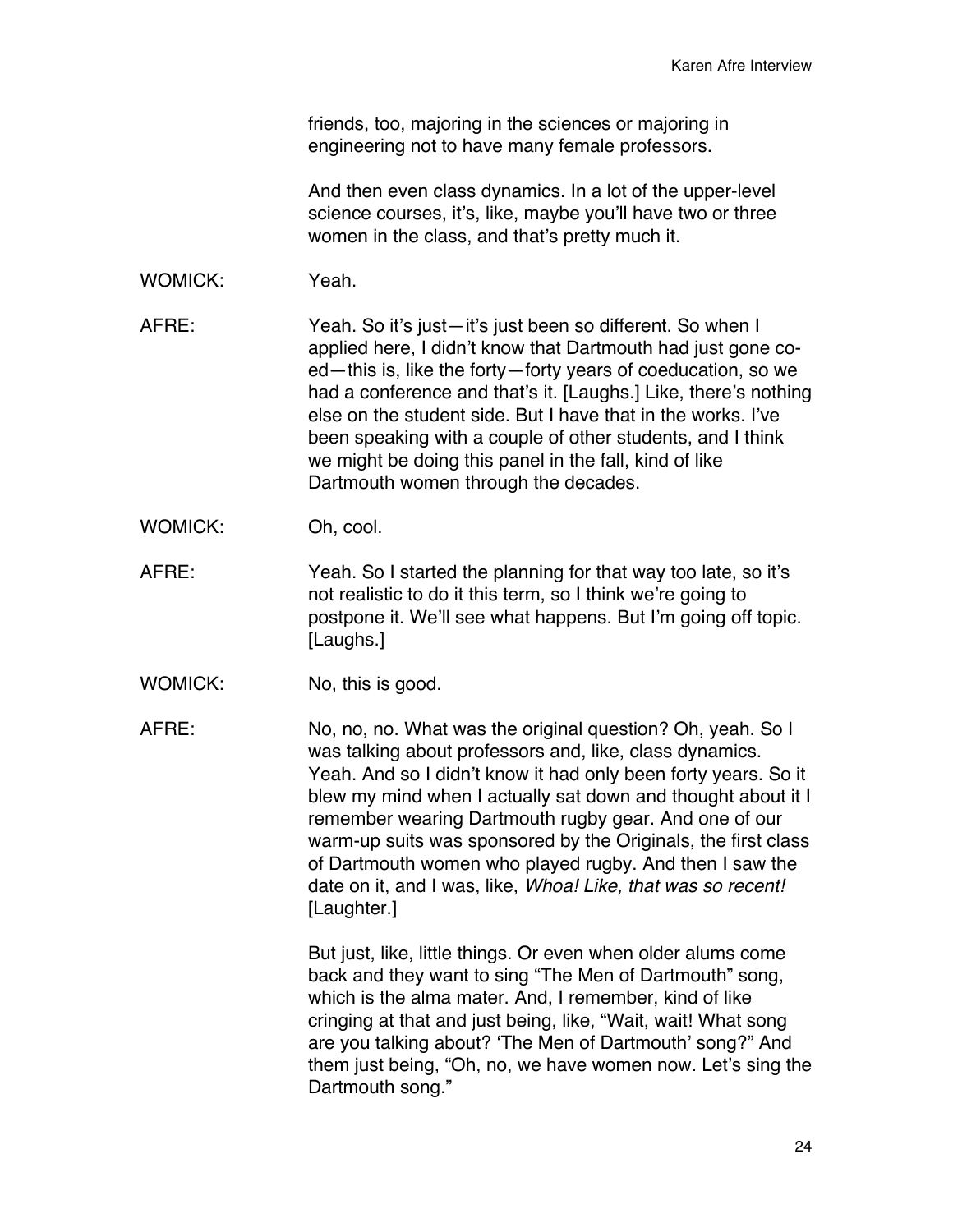I would be curious to—I kind of wish I had—I mean, this statement's not coming out right. Not that I wish that I'd gone to another school, but I wish I could know how it's like going to another school that went co-ed a long, long time ago and not just forty years ago.

- WOMICK: Yeah. There would probably be some pretty big differences.
- AFRE: I think so. Slash I hope so. [Laughs.]
- WOMICK: Hope so.
- AFRE: Yeah.
- WOMICK: Have you felt like you've been able to be very involved in the community surrounding Dartmouth and, like, not just on campus? I know you mentioned some mentorship with middle school girls, right?
- AFRE: Mm-hm.
- WOMICK: Has there been anything other than that?
- AFRE: So I feel like besides my freshman year, my freshman winter, when I did my short stint on Class Council [chuckles], I had planned, like, this mini-ASB thing for a couple of freshmen who were still around for spring break. And we ended up volunteering for this food bank in Vermont and for different areas in the Upper Valley.

But besides that, I've been pretty much Dartmouth-focused. Dartmouth is definitely a bubble, and it's a bad thing because I always forget the surrounding world exists and, like, for some reason I just think *Oh, everything revolves around Dartmouth*.

But besides Link Up and the sister-to-sister event and KD, one of our philanthropies is working with Girl Scouts. We work with a local Girl Scout troop and we help them sell cookies, and they come for little workshops and stuff. I don't really think I've been, like personally involved with anything, in the surrounding community. I've done fundraisers or just been involved in very short-term projects.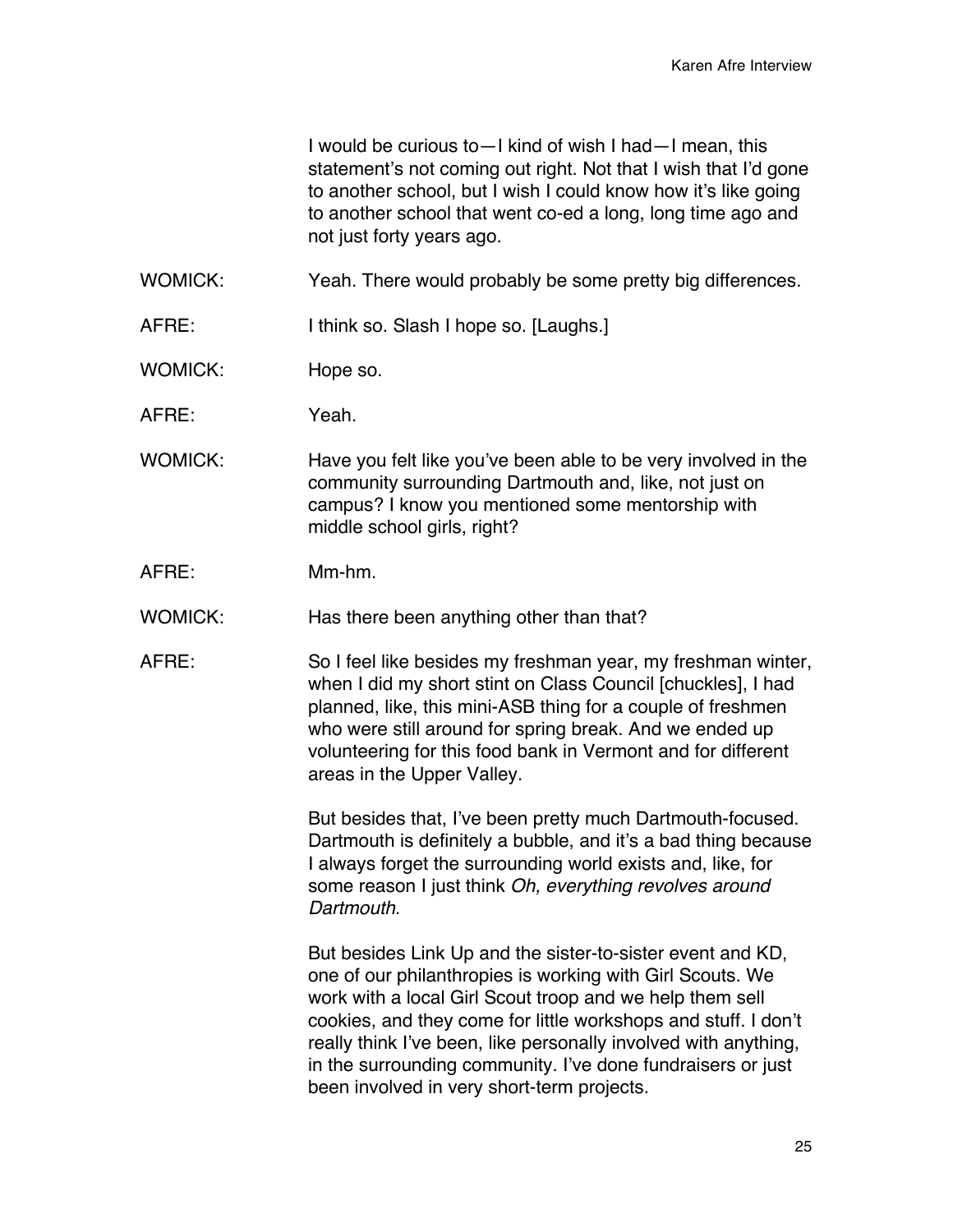- WOMICK: Do you think there are many opportunities to be involved, though?
- AFRE: There are. My freshman year, I did Wishing Well and Habitat for Humanity through Tucker. And so I feel like the Tucker Foundation really offers a lot of ways where you can give back to the surrounding communities, through volunteering. But it's also I feel like I've just been—it sounds awful, but I've been just way too wrapped up or too busy with other things that I just haven't had the time to commit to different—
- WOMICK: Yeah.
- AFRE: Yeah. I don't know. But I'm thankful that this year I actually do have time. I'm working for SEAD. I never had time to do SEAD before, but now I'm one of the assistant student directors. So I finally get my true Tucker experience and I finally realize why students love it so much. Like, I spend a lot of my nights there 'cause I work for academic skills during the day. I'm their study group intern, so I work 30 hours there and then 10 hours for SEAD a week, so I kind of like split my time up between our temporary location at Wilson and the Tucker Foundation.
- WOMICK: So big question:
- AFRE: Mm-hm?
- WOMICK: How do you think that your time at Dartmouth has changed you?
- AFRE: I just feel so old!
- WOMICK: [Laughs.]
- AFRE: That's a joke, but… I became very open minded. I was very conservative coming from high school, and here at Dartmouth, like, people got to drop some knowledge on me, which was great. I met so many different people, and I feel like I kind of took a little piece of them along with me. And so being here for so long, I feel like I'm much more open minded. I'm aware of people's baggage. I think that was one of my favorite terms I picked up from UGA training. Like for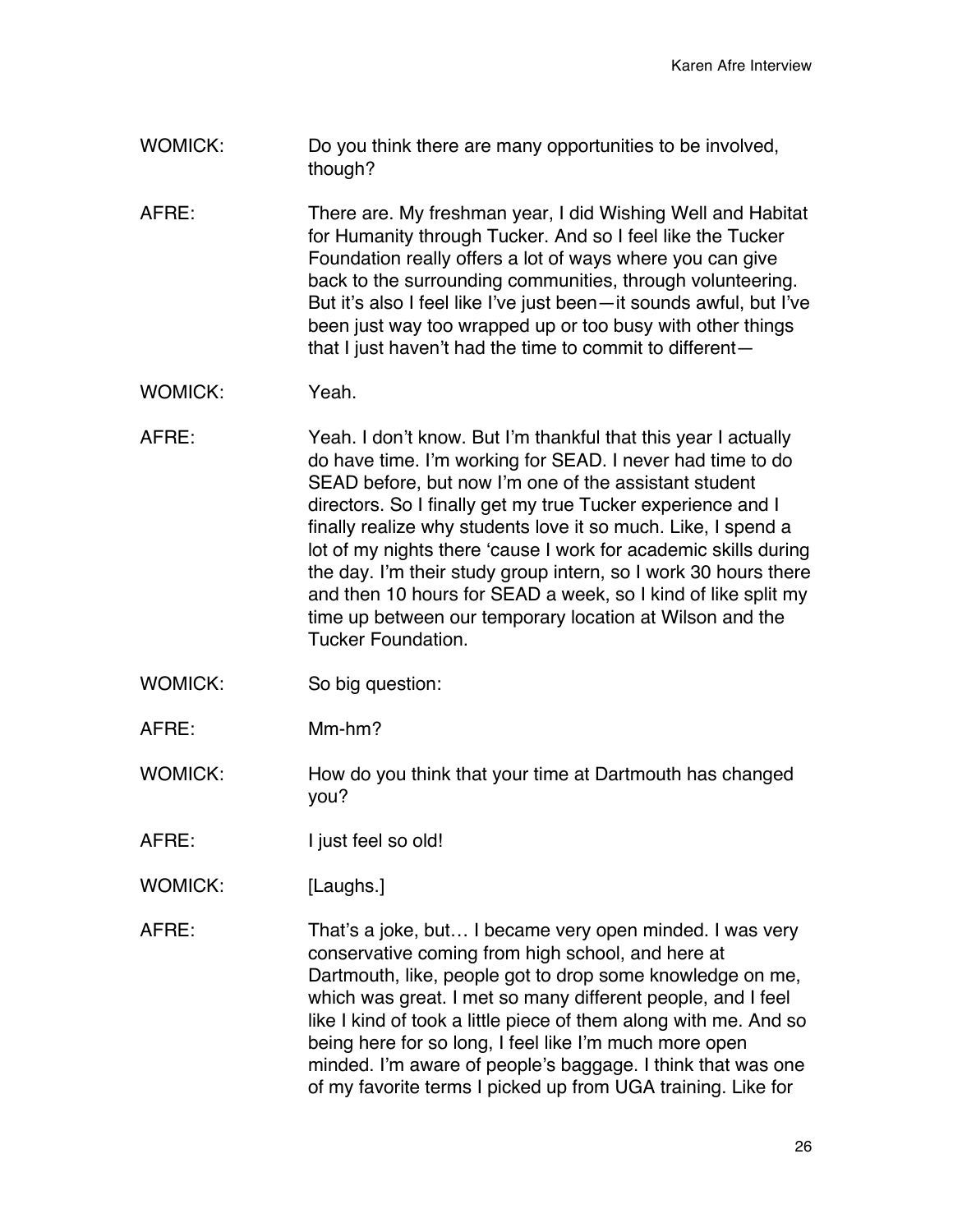yourself, it's when you walk into a room check your baggage at the door. So I'm more aware of knowing that people are different and come from different backgrounds and have different experiences. DPP also schooled me on everything.

WOMICK: Right.

AFRE: I don't know. In high school I felt like there was this pressure just to have, like, a set path and just,—kind of like the fiveyear plans that people do or whatever?

WOMICK: Yeah.

AFRE: And here, it kind of just became, *You know what? I'm gonna take it one day at a time*. Maybe it's because everything I've been through, too. Like, *I'm just gonna take it one day at a time and not plan my future. I'm gonna open myself. It's a liberal arts school. I'm gonna experience different things and then just*—I don't know. By the end of my time here, my junior year or whatever, like, actually my official senior year—*I'll figure out what I wanna do.* It's just working a lot with students. Freshman year I came in, thinking I was premed, then sophomore and junior year I was convinced I was going into social work. And I feel like that's changed every single year.

> And so now I'm pretty much—I think I might consider going into student affairs, 'cause I've worked for ResEd, worked with GLOS, worked for OPAL, I'm working with Academic Skills now. I feel like all I have left is Admissions.

So I think Dartmouth really allowed me to find myself and not worry that I was kind of like a work in progress and a mess in the beginning.

- WOMICK: Yeah.
- AFRE: Yeah.
- WOMICK: So any plans for once you leave Hanover?
- AFRE: So I still have eleven course credits left.
- WOMICK: Yeah.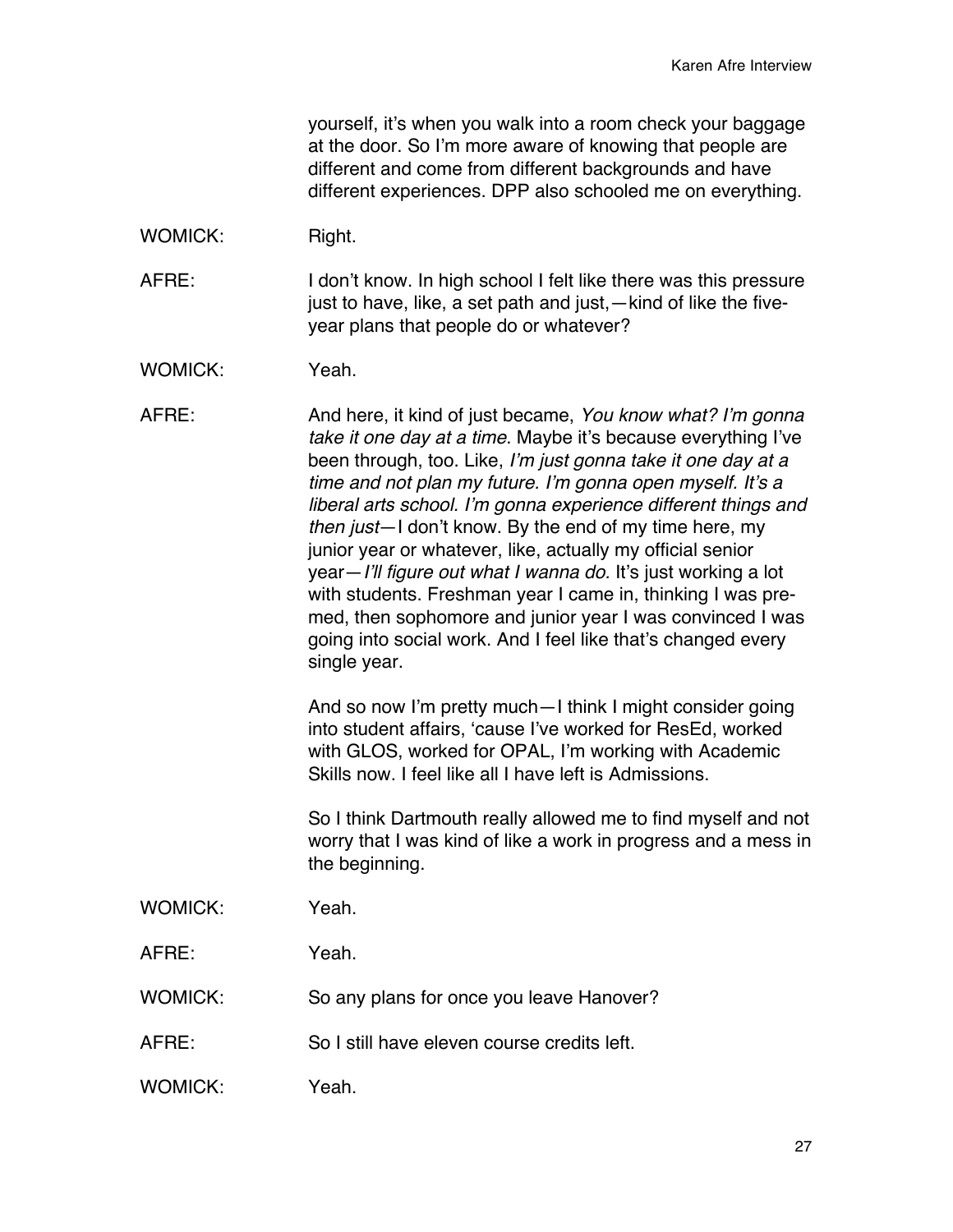- AFRE: So [chuckles] I have quite some time here. It really depends on how it works out with financial aid how many terms I'll be here. But after I leave Hanover, I think—
- WOMICK: If you leave Hanover.
- AFRE: If I leave Hanover—
- WOMICK: [Laughs.]
- AFRE: So my dad's convinced that he wants me to apply to be a Presidential Fellow or he wants me to get a job [chuckles] on campus right after I graduate 'cause he's, like, "Karen," he's, like, "I love New Hampshire. I would like to keep on coming up and visiting you on campus."
- WOMICK: [Laughs.]
- AFRE: And my mom loves the carrot cake at Lou's. So I feel they both want to come back all the time. But I think—so this year, it's figuring out what I definitely want to do, so regardless if that's, like, planning on going to grad school or just doing a two-year pro-—like, a two-year master's program in student affairs and then maybe working in ResEd for another college and then maybe going—I don't know.

I think my end goal is—like, I think I would love being a dean, because the dean's office has played such a large part in my life here on campus.

- WOMICK: [Chuckles.]
- AFRE: And I feel like there's just so much—there's so much—not power. I don't think "power'" is the right word in the dean's office. I guess deans have so much power to influence students' life or so much power to shape their life. I think I would definitely want to stay in the college setting, maybe being a dean or, like, a ResEd director or something, something along those lines. But I'm not scared about being flexible with what I want to do. But who knows? Maybe in a couple of months I'll be saying something completely different 'cause that's pretty much how my time has been here.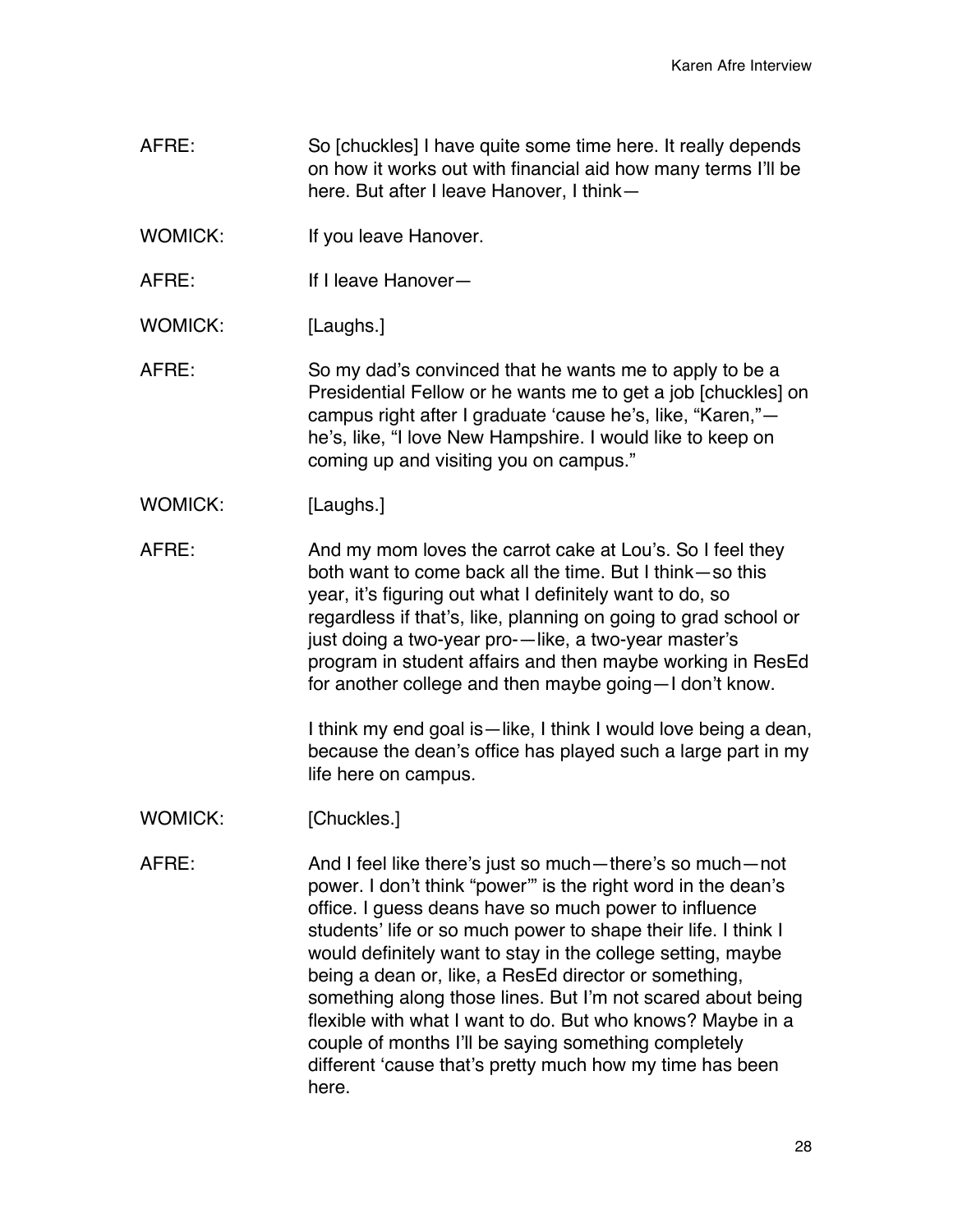But I think I might make a pact that since I've been in Hanover for so long that I won't come back to visit until I'm an old alum with a family and will just come back to, like, reminisce a little bit and that's it.

- WOMICK: Wow.
- AFRE: Yeah.
- WOMICK: So either you're going to spend the rest of your life here or you're not coming back.
- AFRE: Exactly.
- WOMICK: [Laughs.]
- AFRE: Or I'm not coming back for, like, ten, fifteen years. [Laughter.] And hopefully be that really wealthy alum who comes and donates money to OPAL. [Laughs.] And programs that really need funding.
- WOMICK: Yeah
- AFRE: Or should get *all* the funding.
- WOMICK: Yeah.
- AFRE: Yeah.
- WOMICK: Well, how involved do you think alumni are?
- AFRE: Unfortunately, I think that money really talks. [Laughs.] And so I want to say, like, I'll be that alum who gives all my money to financial aid, which will be really awesome. But I do feel like power goes to people who hold the purse strings.
- WOMICK: Yeah
- AFRE: And so really that's one of the key reasons why a lot of students who talk about maybe getting rid of the Greek system would never be able to do it 'cause it's a lot of our donors are affiliated men. [Chuckles.] Yeah.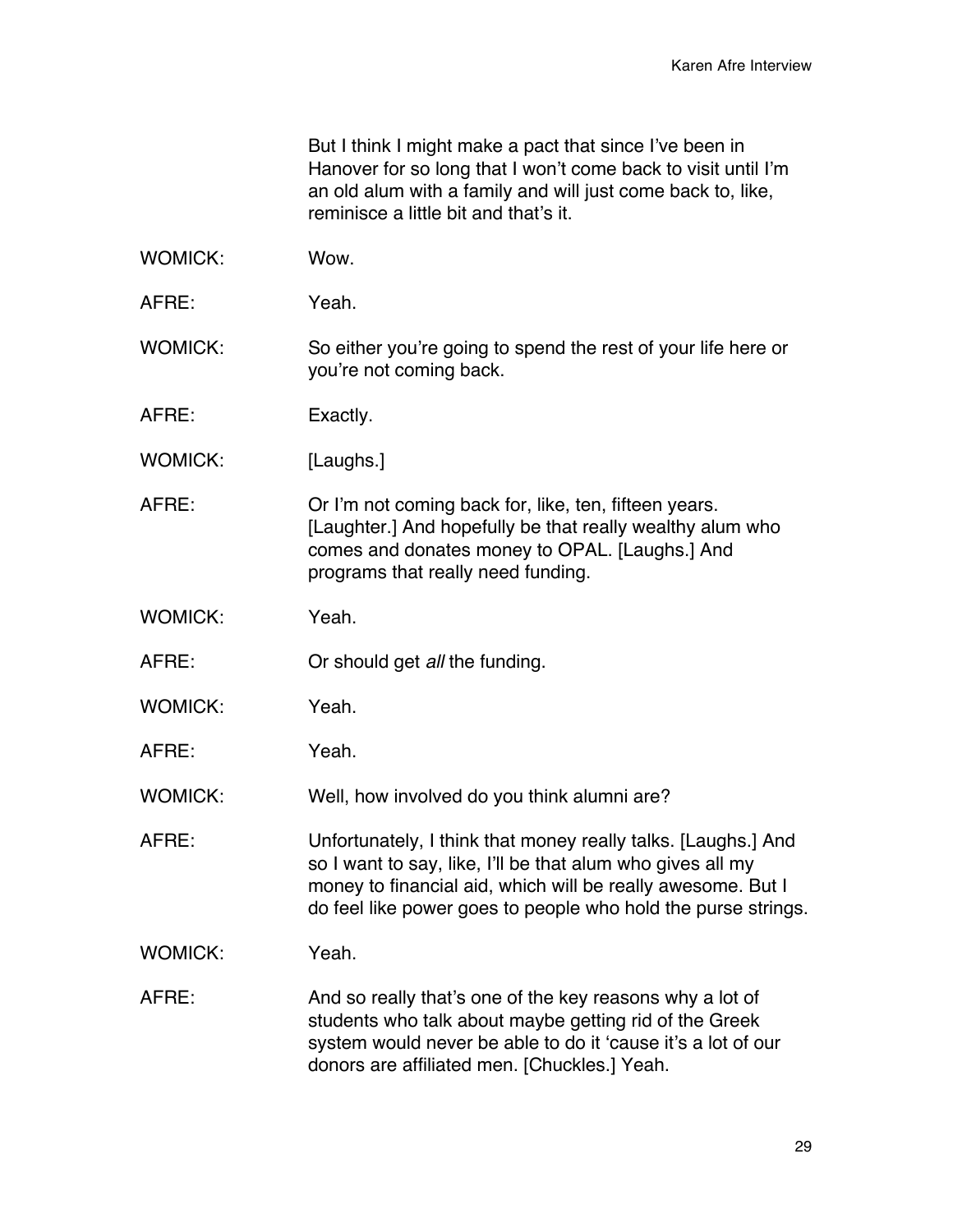| And you even see it with some of the Dartmouth teams-the       |  |
|----------------------------------------------------------------|--|
| men's rugby team gets a lot of donors, and I mean, it makes    |  |
| sense 'cause they've been around for so much longer than,      |  |
| like, the women's rugby team, but there's always been kind     |  |
| of just a little bit of an argument about how much funding the |  |
| women's team should get since, like, it's not-obviously, like, |  |
| all the money is coming from male donors.                      |  |

But thankfully they always sort that out. But I think it's very visible, like, where Dartmouth money is going. I mean, it goes more to building a new dining hall or building, like, a new visual arts center, which is great. I think they're all things, like, we do really need. But it's a lot of our money doesn't go to, like I said before, like OPAL or, like, other offices that could do a lot with more funding.

WOMICK: Yeah.

So is there anything that we haven't talked about yet that you'd like to?

AFRE: I don't know. I feel like I just spilled my guts. [Laughter.] So I'm, like, *How much of this will they actually censor?* Because I just talked about *everything!* I don't know. I mean, I hope people kind of get a clear picture 'cause I feel like I jumped around from a lot of–like, technically, technically this is my junior year, or my senior year.

> But I think the point is, I just don't really care what year I am anymore. Like, it's—I just am going to finish Dartmouth, hopefully thriving and not just surviving. So that's my goal.

- WOMICK: Yeah.
- AFRE: That's my end goal: to actually boost my GPA; be a little bit more concerned about my academics. And then I think everything else will fall into place. Hopefully.
- WOMICK: Seems like a really good attitude.
- AFRE: Yeah. Stay positive.
- WOMICK: [Laughs.] Okay. I'm gonna turn these off.